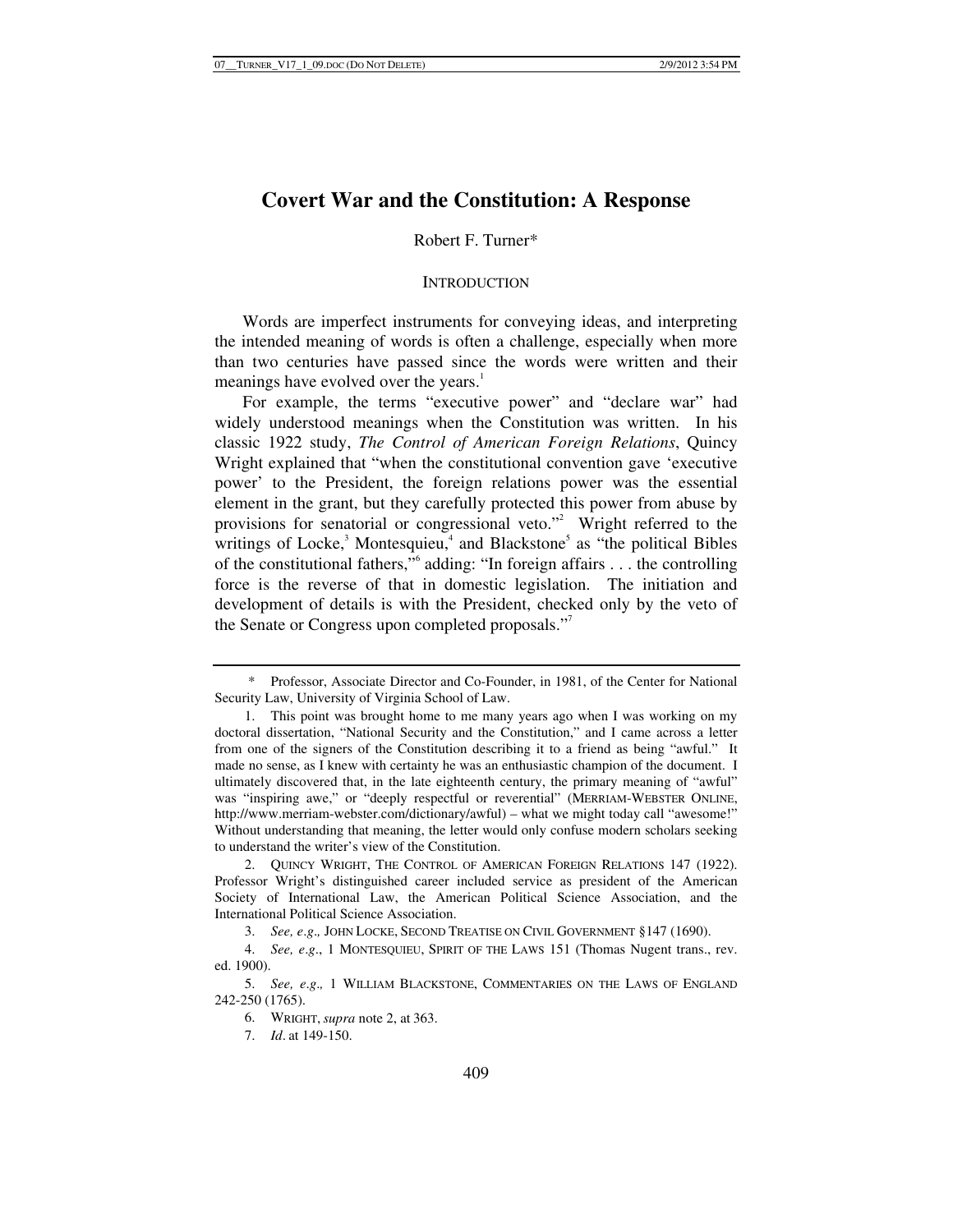Similarly, Louis Henkin observed in his 1972 volume, *Foreign Affairs and the Constitution*, "The executive power . . . was not defined because it was well understood by the Framers raised on Locke, Montesquieu and Blackstone."<sup>8</sup> Edward S. Corwin added: "Blackstone, Locke, and Montesquieu were all in agreement in treating the direction of foreign relations as a branch of 'executive' . . . power."<sup>9</sup> Yet few Americans understand this today.

# I. BREAKING THE CODE: THE GRANT OF "EXECUTIVE POWER" TO THE PRESIDENT

The constitutional text does not mention "foreign affairs" or "national security," and modern scholars have often struggled in vain to identify the constitutional basis for the separation of powers in the foreign affairs realm. But this was not always such a problem. In the early days of our nation there was a broad consensus, among Federalists and Republicans alike, both upon where those powers were vested and by what constitutional authority.

As Thomas Jefferson explained in an April 1790 memorandum to President Washington:

The Constitution . . . . has declared that 'the Executive powers shall be vested in the President,' submitting only special articles of it to a negative by the Senate. . . .

The transaction of business with foreign nations is Executive altogether. It belongs then to the head of that department, *except* as to such portions of it as are specially submitted to the Senate. *Exceptions* are to be construed strictly.<sup>10</sup>

Three days later, Washington recorded in his diary that he had discussed Jefferson's memorandum with Representative James Madison and Chief Justice John Jay, and both agreed with Jefferson that the Senate "ha[d] no constitutional right to interfere" with matters of diplomacy save for their expressed powers over treaties and "an approbation or disapprobation of the person nominated by the President, all the rest being Executive and vested in the President by the Constitution."<sup>11</sup>

 <sup>8.</sup> LOUIS HENKIN, FOREIGN AFFAIRS AND THE CONSTITUTION 43 (1972).

 <sup>9.</sup> EDWARD S. CORWIN, THE PRESIDENT: OFFICE AND POWERS 462 (4th ed. 1957). This is not to say that the Framers totally embraced the British system. They improved upon the theories of Locke and Blackstone by vesting broad discretionary authorities in the President while vesting in Congress and the Senate important "checks" or "negatives" over certain major decisions like treaty ratification and initiating offensive war. Congress was also given total control over treasury funds and other important powers as well.

 <sup>10. 16</sup> PAPERS OF THOMAS JEFFERSON 378-379 (Julian P. Boyd ed., 1961) (emphasis in original).

 <sup>11. 4</sup> DIARIES OF GEORGE WASHINGTON 122 (Regents' ed., 1925).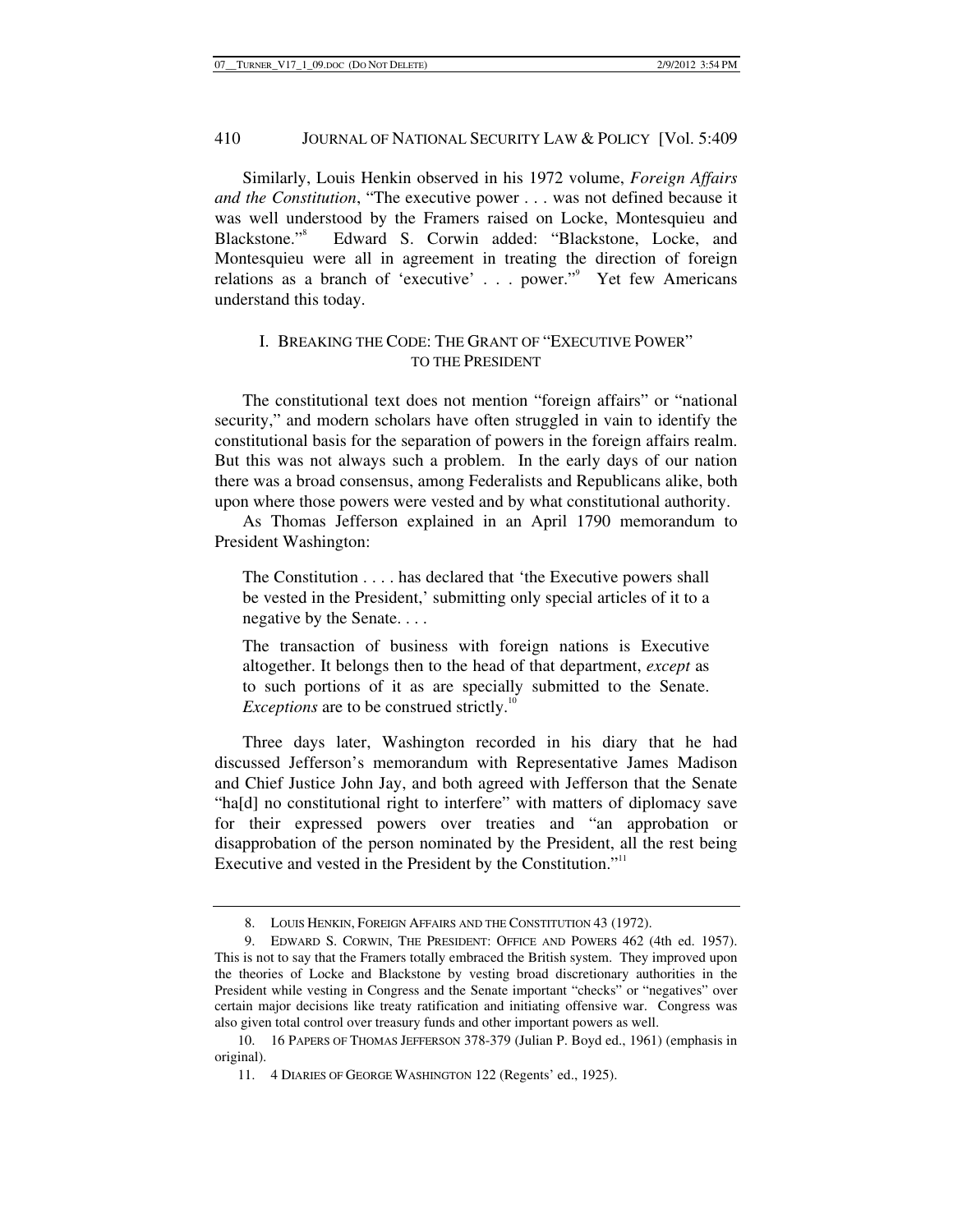Three years later, Alexander Hamilton, Jefferson's political rival (and, along with Madison and Jay, the third author of the *Federalist Papers*), made precisely the same argument, this time with a specific reference to the power of Congress to "declare war":

The general doctrine . . . of our constitution is, that the EXECUTIVE POWER of the Nation is vested in the President; subject only to the *exceptions* and *qu[a]lifications* which are expressed in the instrument. . . . With these exceptions the EXECUTIVE POWER of the Union is completely lodged in the President. . . .

It deserves to be remarked, that as the participation of the [S]enate in the making of Treaties and the power of the Legislature to declare war are exceptions out of the general "Executive Power" vested in the President, they are to be construed strictly – and ought to be extended no further than is essential to their execution.

While therefore the Legislature can alone declare war, can alone actually transfer the nation from a state of Peace to a state of War – it belongs to the "Executive Power," to do whatever else the laws of Nations cooperating with the Treaties of the Country enjoin, in the intercourse of the U[nited] States with foreign Powers.<sup>12</sup>

This shared understanding of executive power is easily confirmed by examining early legislation enacted by Congress. While the bill creating the Department of the Treasury required the Secretary to appear before Congress on demand and to make his annual report to Congress, the bill introduced by Madison to establish the Department of Foreign Affairs (later re-named as Department of State) was short and to the point:

Be it enacted . . . That there shall be an Executive department, to be denominated the Department of Foreign Affairs, and that there shall be a principal officer therein, to be called the Secretary . . . , who shall perform and execute such duties as shall from time to time be enjoined on or intrusted to him by the President of the United States, agreeable to the Constitution . . . ; and furthermore, that the said principal officer shall conduct the business of the said department in such manner as the President . . . shall from time to time order or instruct.<sup>13</sup>

Dr. Charles Thach, in one of the classic academic studies on the origins of presidential power, observed:

 <sup>12. 15</sup> PAPERS OF ALEXANDER HAMILTON 39, 40, 42 (Harold C. Syrett ed., 1969) (emphasis in original).

 <sup>13. 1</sup> STAT. 28 (1789).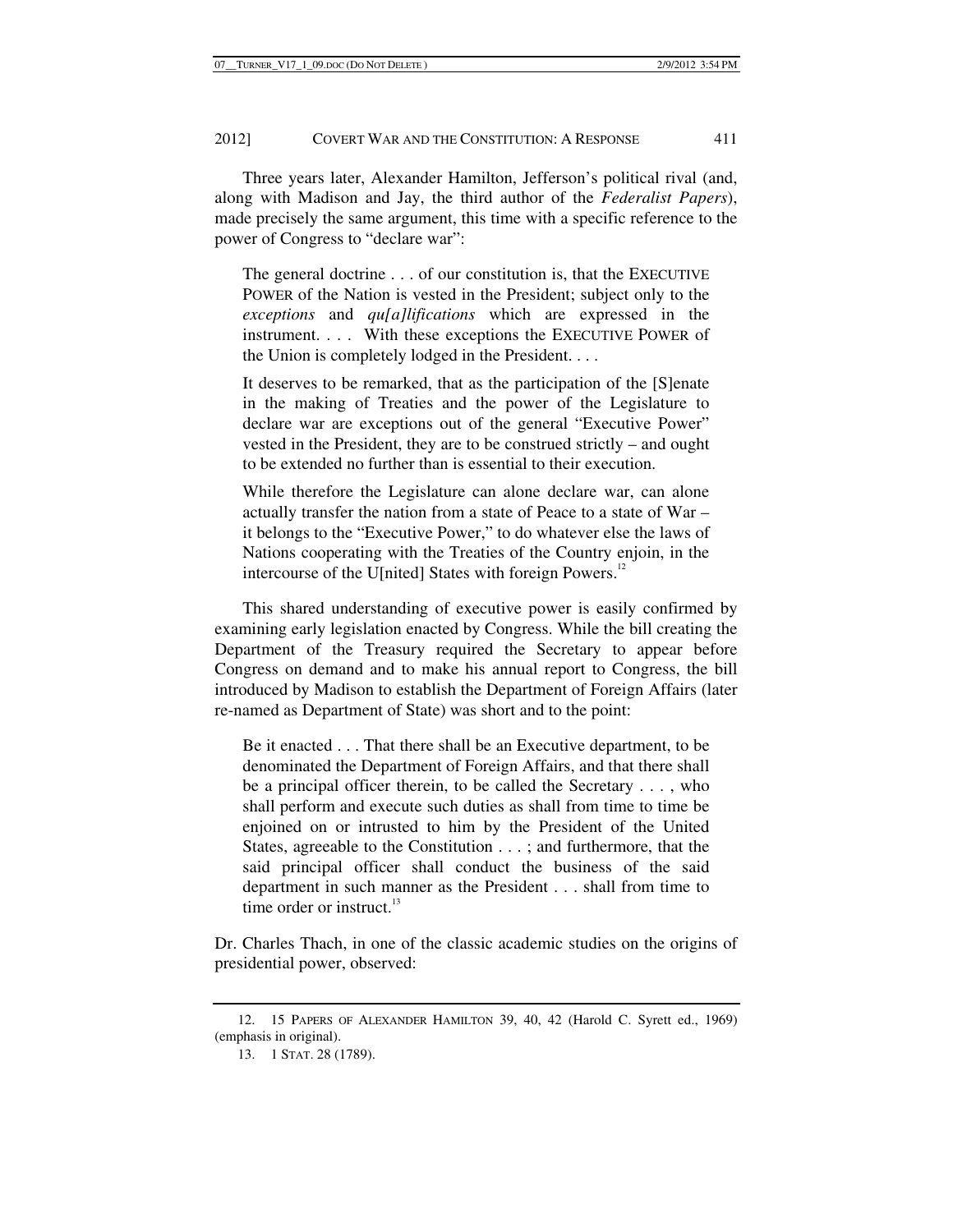The sole purpose of that organization [the Department of Foreign Affairs] was to carry out, not legislative orders, as expressed in appropriation acts, but the will of the executive. In all cases the President could direct and control, but in the "presidential" departments [war and foreign affairs] he could determine what should be done, as well as to how it should be done. . . . Congress was extremely careful to see to it that their power of organizing the department did not take the form of ordering the secretary what he should or should not do.<sup>14</sup>

As a Federalist Member of Congress in 1800, John Marshall played a key role in the debate over the Jonathan Robbins affair. At issue was whether President Adams had acted wrongfully in surrendering an accused British deserter found in Charleston, South Carolina, to British military authorities pursuant to the extradition provision of the Jay Treaty without involving the judiciary. Showing the typical deference to the President's executive power over foreign affairs, Marshall reasoned:

The President is the sole organ of the nation in its external relations, and its sole representative with foreign nations . . . . He possesses the whole Executive power. He holds and directs the force of the nation. Of consequence, any act to be performed by the force of the nation is to be performed through him. . . . The treaty, which is a law, enjoins the performance of a particular object. The person who is to perform this object is marked out by the constitution, since the person is named who conducts the foreign intercourse, and is to take care that the laws be faithfully executed. . . . The department which is entrusted with the whole foreign intercourse of the nation . . . seems the proper department to be entrusted with the execution of a national contract [the Jay Treaty] like that under consideration. . . .

It is then demonstrated, that, according to the principles of the American Government, the question whether the nation has or has not bound itself to deliver up any individual, charged with having committed murder or forgery within the jurisdiction of Britain, is a question the power to decide which rests alone with the Executive department. . . . In this respect, the President expresses constitutionally the will of the nation . . . . This is no interference with judicial decisions, nor any invasion of the province of a court. It is the exercise of an indubitable and a Constitutional power.<sup>15</sup>

 <sup>14.</sup> CHARLES C. THACH, THE CREATION OF THE PRESIDENCY 1775-1789, at 160 (1922).

 <sup>15. 10</sup> ANNALS OF CONG. 613-615 (1800).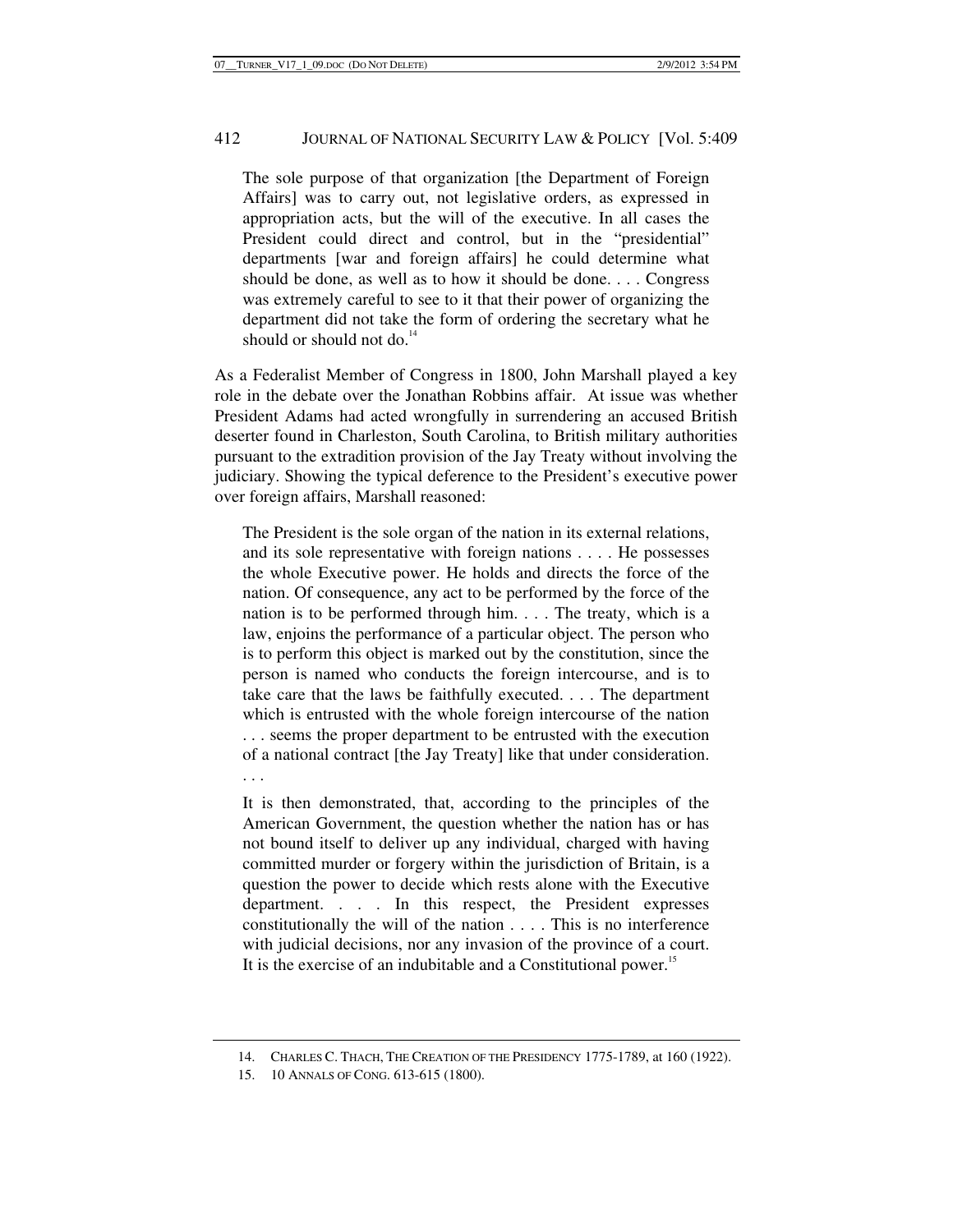Marshall's speech persuaded even Albert Gallatin, the Republican leader who had been scheduled to respond to his arguments, who told his colleagues: "Answer it yourself. For my part I think it unanswerable."<sup>16</sup> The resolution to censure Adams was soundly defeated. In 1936, the Supreme Court praised Marshall's reasoning while embracing the oftrepeated language that the President is "the sole organ of the nation in its external relations . . . ."<sup>17</sup>

Three years after his defense of Adams as a Representative, Marshall was America's third Chief Justice. In perhaps the most famous of all Supreme Court cases, *Marbury v. Madison*, he was called upon to examine the discretionary constitutional powers of his bitter political rival, President Thomas Jefferson. Those who believe that there can be no "unchecked" executive powers in a republican form of government presumably studied constitutional law using one of the several casebooks that omit this important language from Marshall's decision in that case:

By the constitution of the United States, the President is invested with certain important political powers, in the exercise of which he is to use his own discretion, and is accountable only to his country in his political character, and to his own conscience. . . . [W]hatever opinion may be entertained of the manner in which executive discretion may be used, still there exists, and can exist, no power to control that discretion. The subjects are political. *They respect the nation, not individual rights, and being entrusted to the executive, the decision of the executive is conclusive*. The application of this remark will be perceived by adverting to the act of [C]ongress for establishing the [D]epartment of [F]oreign [A]ffairs. This officer, as his duties were prescribed by that act, is to conform precisely to the will of the President. . . . The acts of such an officer, as an officer, can never be examinable by the courts.<sup>18</sup>

Presidential supremacy in the foreign affairs realm – subject to some very important negatives vested in the Senate or Congress – was widely recognized by all three branches prior to the Vietnam War. For example, speaking at Cornell Law School in 1959, Chairman of the Senate Committee on Foreign Relations J. William Fulbright explained:

The pre-eminent *responsibility* of the President for the formulation and conduct of American foreign policy is clear and unalterable. He has, as Alexander Hamilton defined it, all powers in international affairs "which the Constitution does not vest elsewhere in clear

<sup>16.</sup> *Quoted in* 2 ALBERT J. BEVERIDGE, THE LIFE OF JOHN MARSHALL 474-475 (1919).

 <sup>17.</sup> United States v. Curtiss-Wright Export Corp., 299 U.S. 304, 319 (1936).

 <sup>18.</sup> Marbury v. Madison, 5 U.S. (1 Cranch) 137, 165-166 (1803) (emphasis added).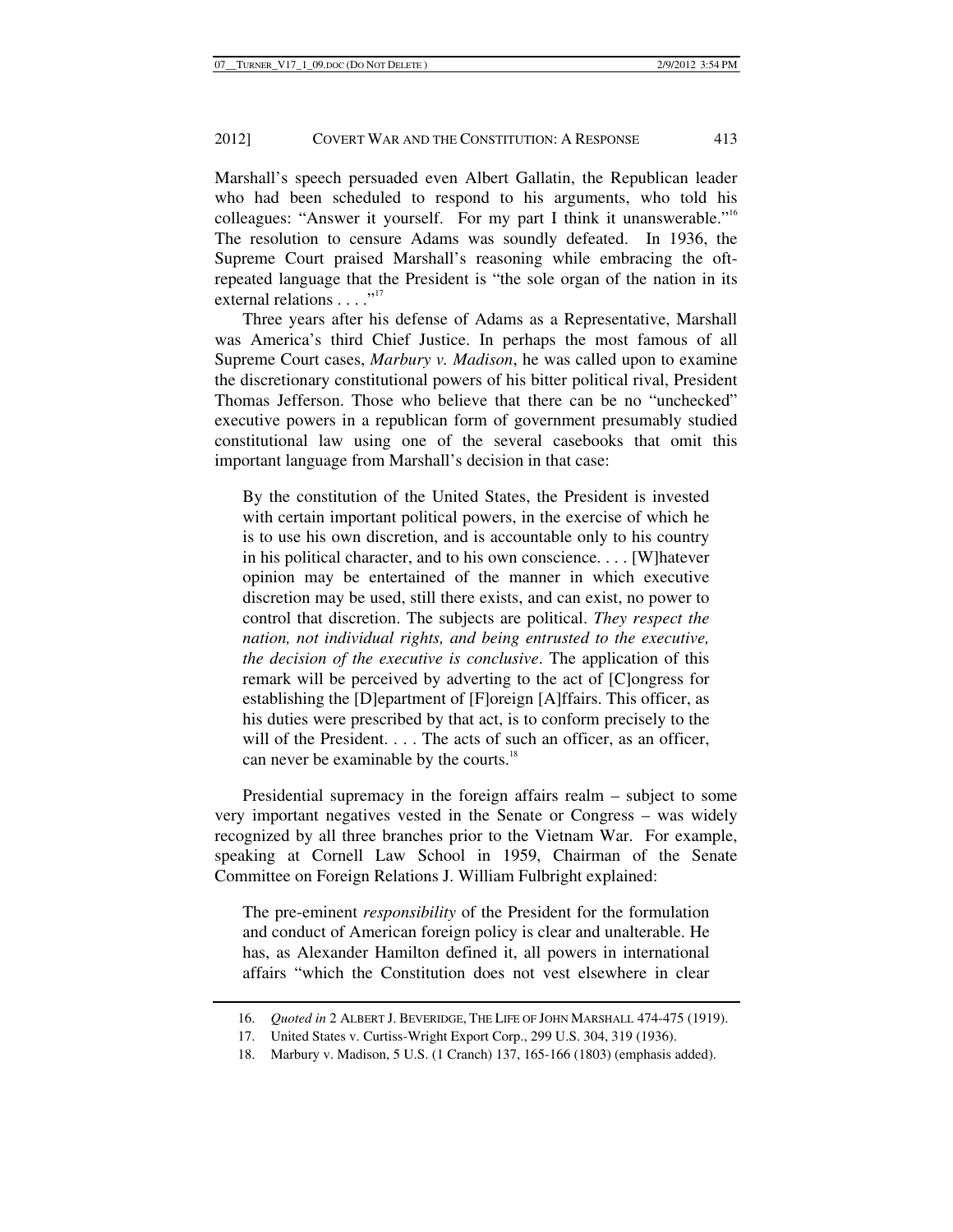terms." He possesses sole authority to communicate and negotiate with foreign powers. He controls the external aspects of the Nation's power, which can be moved by his will alone – the armed forces, the diplomatic corps, the Central Intelligence Agency, and all of the vast executive apparatus.<sup>19</sup>

### II. UNDERSTANDING THE POWER TO "DECLARE WAR"

It is important to keep in mind that when James Madison moved on August 17, 1787, to reduce the power to be given to Congress in the new Constitution from "make war" to "declare war,"<sup>20</sup> he chose a term of art from the law of nations that had a well-understood meaning. Declarations of war were associated with large-scale *perfect* wars in which "one whole nation is at war with another whole nation; and *all* the members of the nation declaring war, are authorized to commit hostilities against all the members of the other"<sup>21</sup>; and formal declarations were only considered necessary for all-out "offensive" (what we would today call *aggressive*) wars. $^{22}$ 

Things were different in that era. Sovereign states had a recognized right to resort to armed force for any purpose – to acquire territory or conquer a neighbor, or perhaps just to impose "justice" or obtain satisfaction for a perceived wrong. States were not expected to declare war when they were acting defensively or when their goals were more limited – i.e., when they were engaging in "self-help" measures or other uses of "force short of war."

In 1620, Hugo Grotius (often described as the father of modern international law) wrote: "To repel force, or to punish a delinquent, the law of nature requires no declaration."23 Similarly, Alberico Gentili explained: "[W]hen war is undertaken for the purpose of necessary defence, the declaration is not at all required."<sup>24</sup> In 1866, James Kent wrote that such declarations were required for "offensive war."<sup>25</sup> He described the purpose of declaring war as enabling States to "authorize their *aggression*."26

 <sup>19.</sup> J. William Fulbright, *American Foreign Policy in the 20th Century Under an 18th-Century Constitution*, 47 CORNELL L. Q. 1, 3 (1961) (emphasis in original).

 <sup>20. 2</sup> MAX FARRAND, RECORDS OF THE FEDERAL CONVENTION OF 1787, at 318-319 (1966).

 <sup>21.</sup> Bas v. Tingy, 4 U.S. (4 Dall.) 37, 40 (1800).

<sup>22.</sup> *See generally* Robert F. Turner, *War and the Forgotten Executive Power Clause of the Constitution*, 34 VA. J. INT'L L. 903 (1994).

 <sup>23.</sup> HUGO GROTIUS, DE JURE BELLI AC PACIS, bk. III, ch. 3. (A. C. Campbell trans., 1814).

 <sup>24. 2</sup> ALBERICO GENTILI, DE JURE BELLI LIBRI TRES 136 (1620) (John C. Rolfe trans., 1933 ed.).

 <sup>25.</sup> JAMES KENT, COMMENTARIES ON INTERNATIONAL LAW 188 (J. T. Abdy ed., 1866).

 <sup>26.</sup> JAMES KENT, DISSERTATIONS: BEING THE PRELIMINARY PART OF A COURSE OF LAW LECTURES 66 (1991) (emphasis added).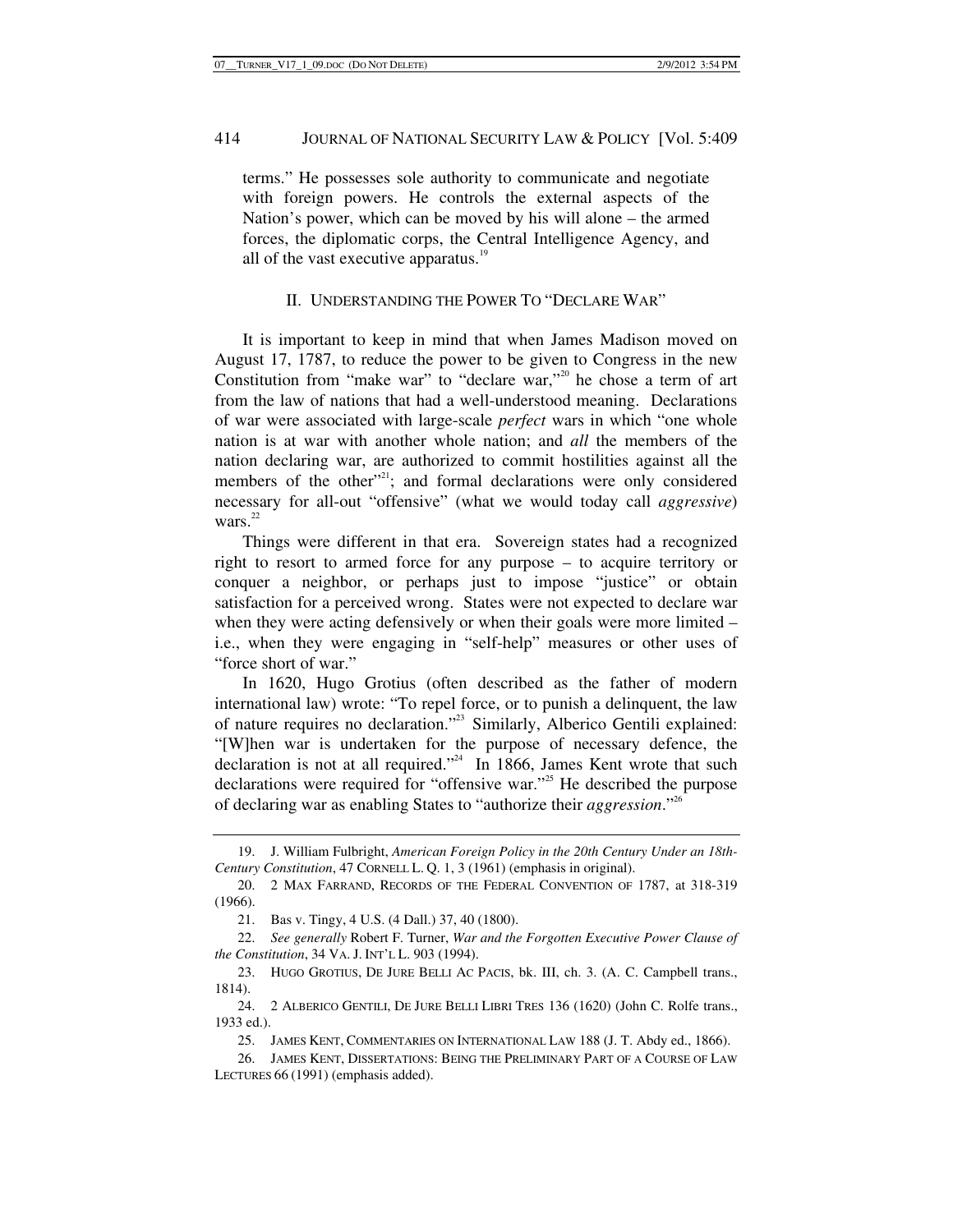During the twentieth century, the world community outlawed the use of force as an instrument of national policy – first, in theory, by the 1928 Kellogg-Briand Treaty, and later with an (admittedly imperfect) enforcement mechanism, when the U.N. Charter entered into force in 1945. Article 2(4) of the Charter clearly prohibits any use of force that previously, under the law of nations when the Constitution was ratified, might arguably have required a declaration of war, and no nation has issued such a declaration since the Charter was ratified.

Put simply, the power of Congress to declare war is as much an anachronism today as the power conveyed in the same sentence to "grant letters of marque and reprisal," which will be discussed below. This most definitely does *not* mean that Congress no longer has any role in decisions to send military forces into major hostilities, as the Commander in Chief has no army or navy to *command* unless it is first raised or provided by Congress and cannot spend a dollar from the treasury without appropriations made by law. And, of course, if a President actually decided to launch a major aggressive war, Congress would still possess its constitutional negative over the decision.

### III. LETTERS OF MARQUE AND REPRISAL

Jules Lobel, my learned adversary in this exchange, would have us believe that the power vested in Congress to declare war was but a portion of a grant of a legislative negative over *all* presidential uses of military force. To this end, he interprets the constitutional vesting in Congress of the power to "grant letters of marque and reprisal" as proof that the Framers intended to vest all decisions to use military force in Congress:

The Framers of the Constitution provided that Congress should not only have the power to Declare War, but also to issue Letters of Marque or Reprisal. They did so to ensure that decisions to initiate warfare would be made by Congress, whether the war was declared or undeclared, large or small, or involving regular U.S. troops or private citizens, mercenaries, or armed expeditions we aided.<sup>27</sup>

To make his case, Professor Lobel cites Sir Matthew Hale, James Kent, William Blackstone, and other highly respected authorities for the proposition that letters of marque created "special kinds of wars" or "imperfect" war. From this, he concludes: "The timing of Gerry's amendment [giving Congress the power to "grant letters of marque and reprisal"] indicated that he and others probably believed that any possible

 <sup>27.</sup> Jules Lobel, *Covert War and the Constitution* 5 J. NAT'L SECURITY L. & POL'Y 393, 396 (2012).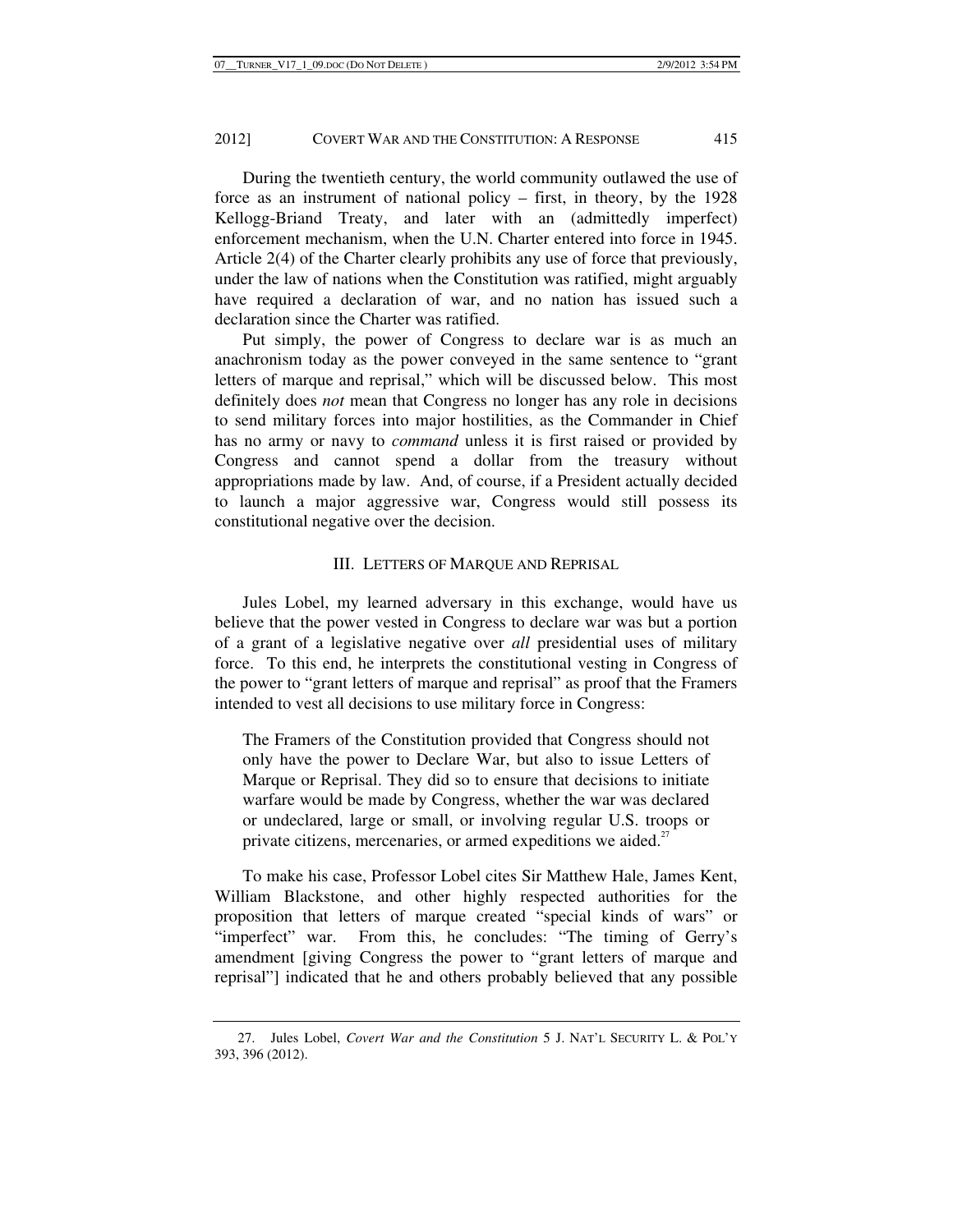narrowness implied by the authority to 'declare war' made it necessary to include the use of force in time of peace among the enumerated congressional powers."28

This is flawed logic. To say that letters of marque and reprisal are one means of imperfect war*,* ergo, *all* imperfect wars are regulated by letters of marque and reprisal is an obvious non sequitur. While admittedly creative and clever, the fallacy of this argument becomes clear from a brief review of the history of letters of marque and reprisal.

In the second volume of *De Jure Belli Ac Pacis*, in 1625, Grotius wrote of the various means of self-help to which individual subjects of a state had recourse throughout history, explaining:

Another form of enforcement of right by violence is "seizure of goods" or "the taking of pledges between different peoples". This is called by the more modern jurists the right of reprisals; . . . and by the French, among whom such seizure is ordinarily authorized by the king, "letters of marque."<sup>29</sup>

Initially, in the absence of strong central governments, the crossing of borders (from which the term "marque," or "movement" stems) to privately redress wrongs was widely practiced throughout Europe without higher authority. But, as Grotius and other publicists declared that only the king or prince could *authorize* acts of war – and "private war," without sovereign sanction was unlawful – the practice of issuing "letters of marque and reprisal" began. Just as public war was the ultimate remedy when one sovereign was unable to obtain redress for a perceived wrong committed by another (or the other's subjects), the issuance of letters of marque and reprisal became the legal remedy by which *private individuals* could be authorized "to obtain compensation for injuries or hostile acts, done by aliens who could not be brought to justice."<sup>30</sup> M. H. Keen notes that:

They could be levied on account of any injury to the right of an individual; to obtain compensation for spoliation or because he had been taken prisoner, or even to recover a debt. In particular they were often granted on account of breaches of a truce, which were too minor to justify repudiation of the truce itself, but as a result of which individuals had suffered loss. They thus enabled these men to obtain compensation by force, without breaking the truce and plunging all and sundry into the horrors of general war. They licensed a sort of limited war, to recover goods, chattels, or persons to the value of the loss originally sustained. . . .

<sup>28.</sup> *Id*. at 398.

 <sup>29. 2</sup> HUGO GROTIUS, DE JURE BELLI AC PACIS, bk. III, ch. 2, at 626-627 (Francis W. Kelsey trans., 1925).

 <sup>30.</sup> *Id*. at 627.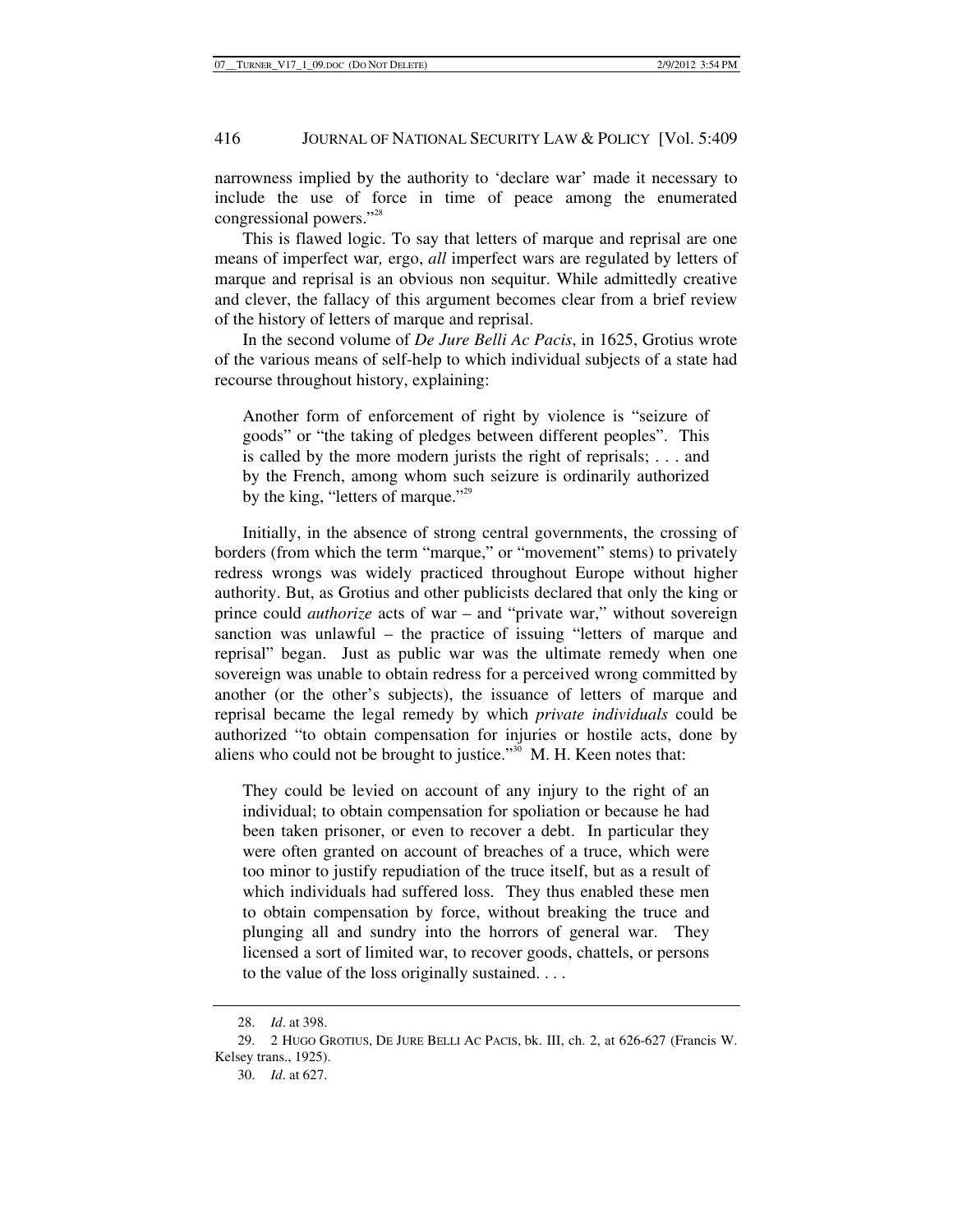Reprisals were a very important remedy in an age when pillage and piracy were common.<sup>31</sup>

Reprisals were governed by the same set of international laws that regulated other forms of war, but they were also commonly regulated by statute. As early as 1417, Henry V of England granted his subjects the *right* to receive letters of marque, and in consequence thereof Parliament enacted a statute establishing a detailed process by which an individual could submit a claim. If his cause was found meritorious, a letter was issued under the Privy Seal demanding justice from the overlord of the man accused of the injury. If no satisfaction followed, the Chancellor would issue a letter of marque under the Great Seal. Although issued in the name of the King, letters of marque were considered a royal *duty* rather than a discretionary prerogative – a matter of *individual rights*. 32

Similarly, in France, requests for letters of marque were "judged in the Parliament," and, if found just, "either letters would be sent to request justice, or the proctors of the nation involved would be summoned to show cause why reprisals should not be taken." If ultimately found warranted, letters of marque were issued under the King's seal.<sup>33</sup>

However, over time, a second meaning came to be associated with letters of marque and reprisal. Rather than authorizing a private citizen to engage in armed hostilities to avenge a private wrong (often referred to as "special" letters of marque and reprisal – which obviously are *irrelevant* to the current topic) $3^4$  – kings began authorizing the owners of private ships ("privateers") to plunder an enemy's *maritime* commerce on behalf of the state through the issuance of "general" letters of marque and reprisal. The law of nations established elaborate procedures for this practice, involving taking a seized ship into harbor and appearing before a Prize Court to establish the rightfulness of the seizure. The king benefited by the harm done to his enemies, while privateers were rewarded with title to all lawfully seized "prize." But it was a highly regulated regime centered on the *property rights of individuals* as determined by the *judiciary*, and it only applied to seizures on the *high seas*.

During the American Revolution, the United States commissioned privateers (by letters of marque issued by the Continental Congress). The

 <sup>31.</sup> M. H. KEEN, THE LAWS OF WAR IN THE LATE MIDDLE AGES 218 (1965) (emphasis added); *see also* Jules Lobel, *Covert War and Congressional Authority,* 134 U. PA. L. REV. 1035, 1041-1042 (1986).

 <sup>32.</sup> KEEN,*supra* note 31, at 221.

<sup>33.</sup> *Id*.

 <sup>34.</sup> I do not understand Professor Lobel to be complaining here about uses of armed force by private citizens to redress personal wrongs done to them by foreign states or their subjects, but rather about military or paramilitary activities authorized by Presidents for reasons of state.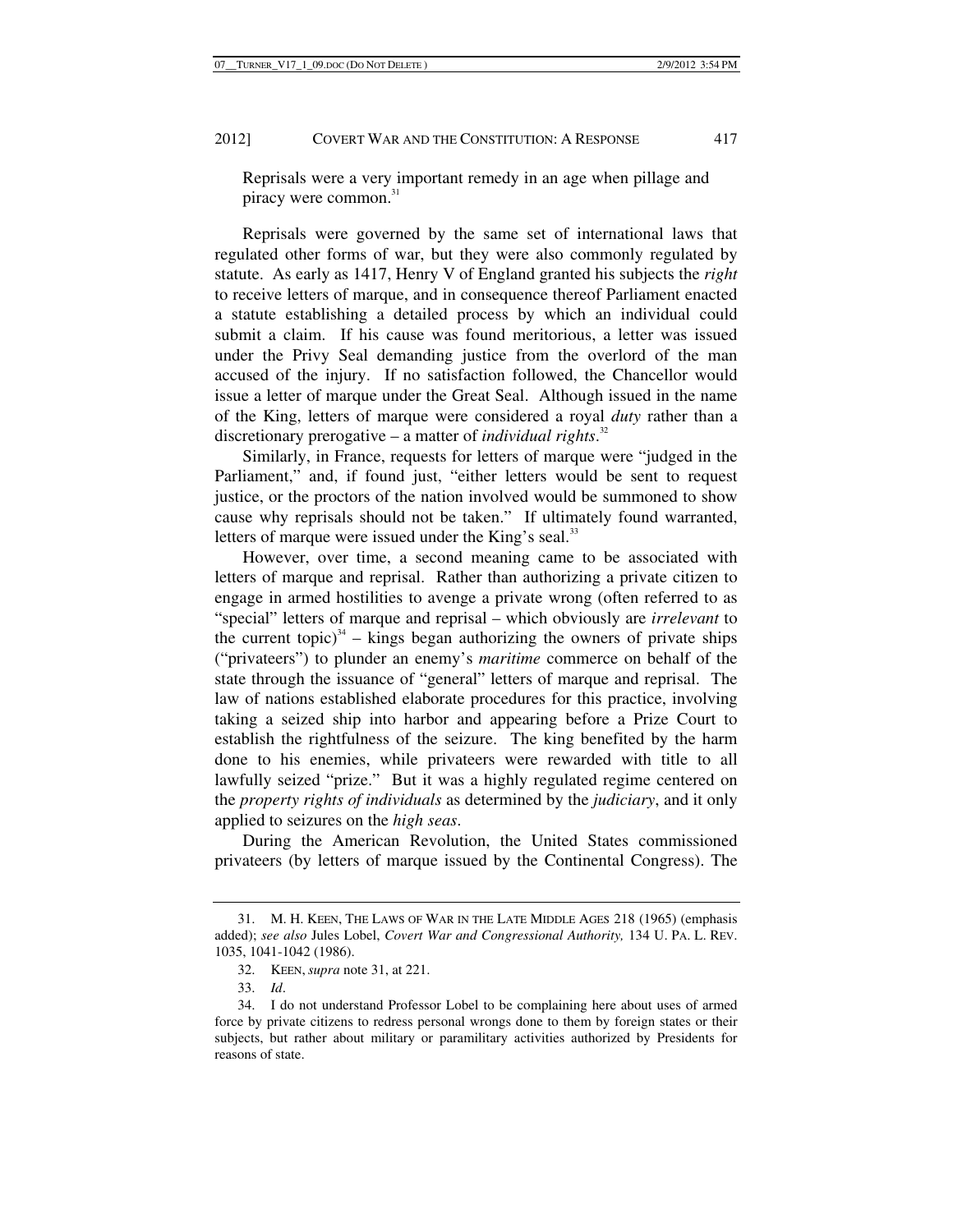privateers took 733 British vessels as prize between 1776 and 1778.<sup>35</sup> Both the Quasi War with France in 1798-1799, and the War of 1812, resulted in part from disagreements over the legal rules governing the taking of prize, $36$ and the United States made extensive use of privateers in both conflicts. The U.S. government has not issued a letter of marque since  $1812$ ,  $\frac{37}{2}$  and the practice was outlawed by the 1856 Declaration of Paris, which provided that "[p]rivateering is, and remains, abolished."<sup>38</sup>

It was these "general" letters of marque and reprisal, authorizing private ship owners to arm their vessels and seize the ships and subjects of an enemy state on the high seas, that Elbridge Gerry had in mind on August 18, 1787, when he moved that the powers given Congress include the power to grant letters of marque and reprisal – an apparently uncontroversial action that produced no record of a debate.<sup>39</sup> There is no serious evidence that the Framers intended by this clause to vest in Congress a negative over every use of force short of war, as letters of marque and reprisal were by 1787 a very specific type of authorization for private ship owners to engage in certain otherwise unlawful actions against specified targets *on the high seas*.

Even in those nations that conferred virtually all "war powers" on the King, the issuance of letters of marque and reprisal was reserved to the legislative branch. As Justice Samuel Nelson observed in the *Prize Cases*:

[A]lthough the power to make war existed exclusively in the [British] King, . . . no captures of the ships or cargo of the [American colonial] rebels as enemies' property on the sea, or confiscation in Prize Courts as rights of war, took place until after the passage of the Act of Parliament.<sup>40</sup>

At its core, Professor Lobel would have us believe that, without apparent debate, the members of the Philadelphia Convention decided to

 <sup>35. 2</sup> FRANCIS WHARTON, THE REVOLUTIONARY DIPLOMATIC CORRESPONDENCE OF THE UNITED STATES 168 n. (1889).

 <sup>36.</sup> For example, the United States argued that "free bottoms make free goods," and that an American ship could carry goods from French possessions in the New World to Europe without risk so long as the ship first stopped off at an American port. Britain refused to accept either of these principles.

 <sup>37.</sup> Lobel, *supra* note 31, at 1045.

<sup>38.</sup> *Reprinted in* 1 THE LAW OF WAR: A DOCUMENTARY HISTORY (Leon Friedman ed., 1972). The United States participated in the negotiations but in the end refused to agree to outlaw privateering – arguing that the entire right of capturing private property on the high seas should also be abolished – however, it thereafter abided by the terms of the agreement, abstaining from issuing letters of marque during the Spanish-American War and acknowledging that the practice was unlawful. F. E. SMITH, INTERNATIONAL LAW 124-125 (1911).

 <sup>39.</sup> FARRAND, *supra* note 20, at 326, 328.

<sup>40.</sup> The Amy Warwick, 67 U.S. 635, 694 (1863) (Nelson, J., dissenting). *See also,* BLACKSTONE,*supra* note 5, at 250-251.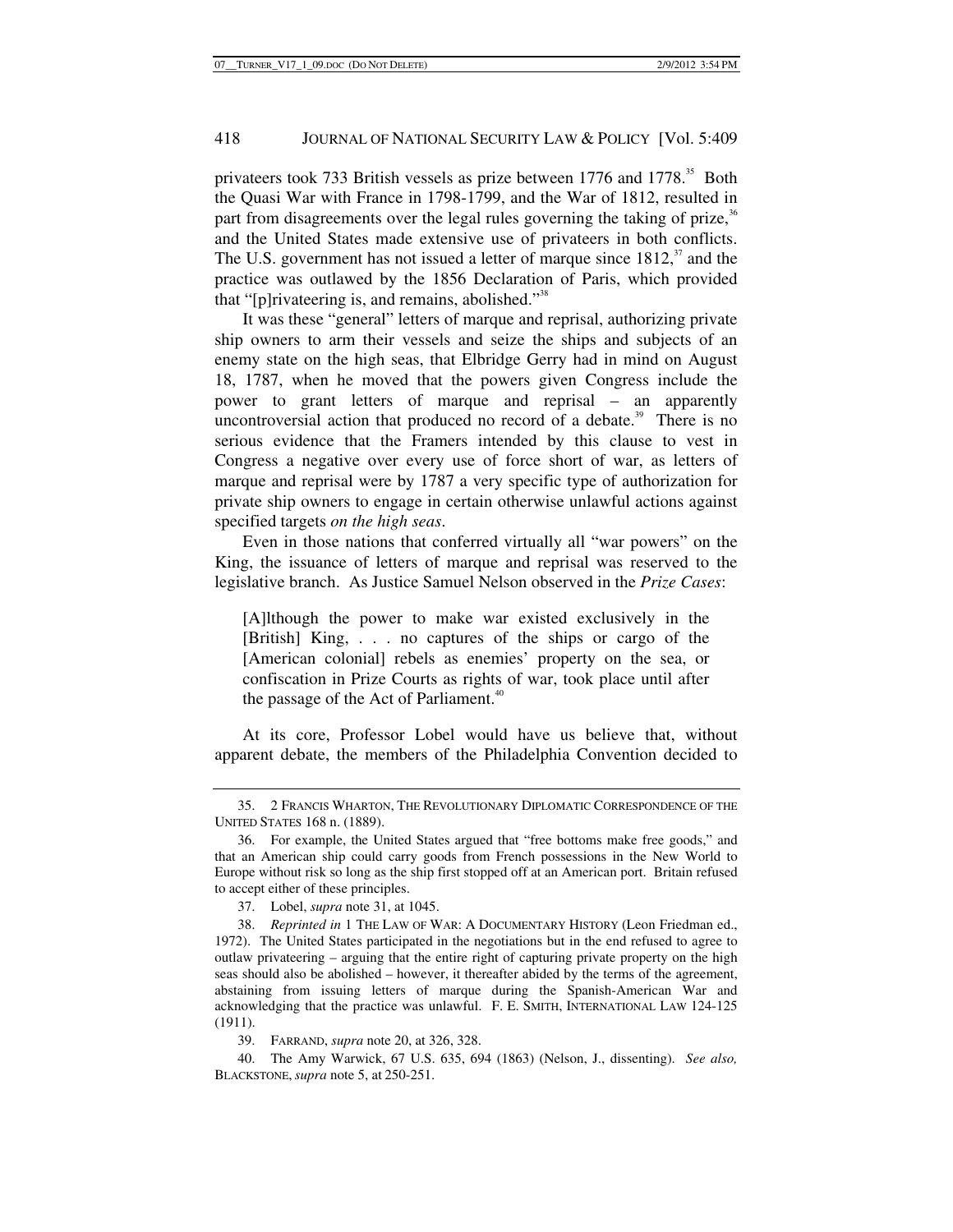vest in Congress not merely the power to declare war but the far broader power to *make* war – or at least the power to veto every presidential decision involving the initiation of armed coercion. And Professor Lobel ironically seeks to justify this interpretation on the basis of "the timing of Gerry's amendment  $\dots$  ."<sup>41</sup> I say "ironically" because the previous day the *same* Elbridge Gerry had seconded Madison's motion that the power to be given Congress in the draft under consideration be *changed* from the power to make war to the *more limited* power to declare war, and, after some debate, that motion carried overwhelmingly with but a single dissenting vote. $42$ 

#### IV. FORCE SHORT OF WAR IN AMERICAN HISTORY

American Presidents have sent military forces into harm's way without congressional authorization more than  $200$  times,<sup>43</sup> often engaging in hostilities, and in most cases without visible signs of significant congressional concern. As the Supreme Court noted in *United States v. Verdugo-Urquidez*: "The United States frequently employs Armed Forces outside this country – over 200 times in our history – for the protection of American citizens or national security."<sup>44</sup>

During the Carter administration, the Justice Department's Office of Legal Counsel observed:

Our history is replete with instances of presidential uses of military force abroad in the absence of prior congressional approval. This pattern of presidential initiative and congressional acquiescence may be said to reflect the implicit advantage held by the executive over the legislature under our constitutional scheme in situations calling for immediate action. Thus, constitutional practice over two centuries, supported by the nature of the functions exercised and by the few legal benchmarks that exist, evidences the existence of broad constitutional power.<sup>45</sup>

When the U.N. Charter was pending before the Senate, a question arose about whether the provisions of the treaty authorizing the Security Council to commit military forces provided by Member States under Article 43

 <sup>41.</sup> Lobel, *supra* note 27, at 398.

 <sup>42.</sup> FARRAND, *supra* note 20, at 319 n\*.

 <sup>43.</sup> United States v. Verdugo-Urquidez, 494 U.S. 259, 273 (1990). Perhaps the most detailed compilation on this topic is found in RICHARD F. GRIMMETT, INSTANCES OF USE OF UNITED STATES ARMED FORCES ABROAD, 1798-2010 (2011).

<sup>44.</sup> United States v. Verdugo-Urquidez, 494 U.S., at 273.

<sup>45.</sup> *Presidential Power To Use the Armed Forces Abroad Without Statutory Authorization*, 4A Op. O.L.C. 185, 187 (1980).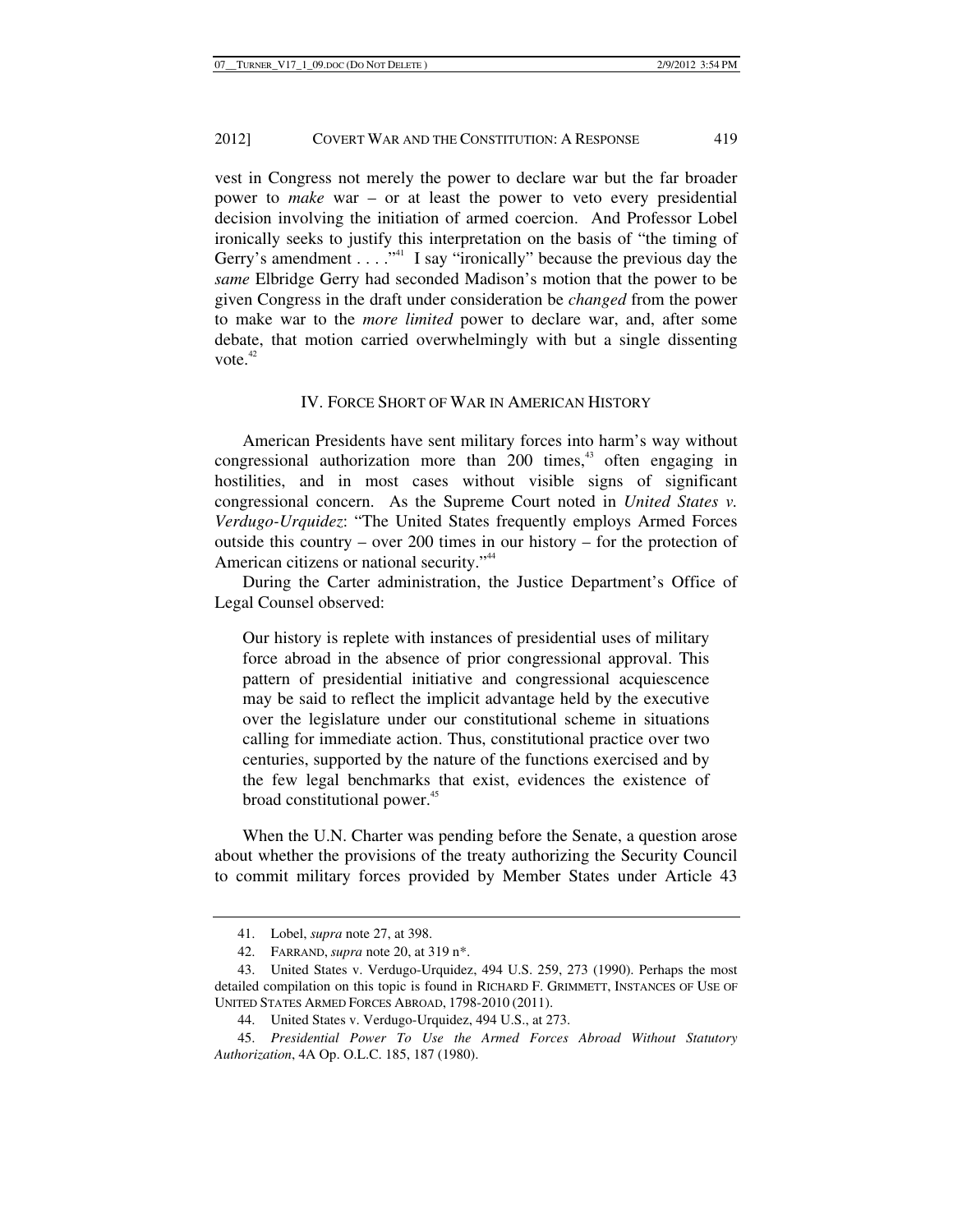agreements to hostilities (an arrangement that was never implemented) would infringe upon the constitutional power of Congress to declare war. The *unanimous* report of the Senate Foreign Relations Committee found to the contrary:

Preventative or enforcement action by these forces upon the order of the Security Council *would not be an act of war* but would be international action for the preservation of the peace and for the purpose of preventing war. Consequently, *the provisions of the Charter do not affect the exclusive power of the Congress to declare war.*

The committee feels that a reservation or other congressional action . . . would also violate the spirit of the United States Constitution under which *the President has well-established powers and obligations to use our armed forces without specific approval of Congress*. 46

This language was quoted with favor in the similarly unanimous report of the House Foreign Affairs Committee recommending passage of the United National Participation Act (UNPA), $47$  which also explained:

The basic decision of the Senate in advising and consenting to ratification of the Charter resulted in the undertaking by this country of various obligations which will actually be carried out by and under the authority of the President . . . . [T]he ratification of the Charter resulted in the vesting in the executive branch of the power and obligation to fulfill the commitments assumed by the United States thereunder . . . . "<sup>48</sup>

The theory here is a simple one. Article II, Section 3, of the Constitution obligates and empowers the President to "take care that the laws be faithfully executed," and Article VI declares, inter alia, that "all

 <sup>46.</sup> U.S. SENATE COMMITTEE ON FOREIGN RELATIONS, THE CHARTER OF THE UNITED NATIONS, 79th Cong., 1st Sess., EXEC. REP'T. No. 8 at 9. This issue is discussed in greater detail in Robert F. Turner, *Truman, Korea, and the Constitution*, 19 HARV. J.L. & PUB. POL'Y 533 (1996).

 <sup>47.</sup> H.R. REP. NO. 79-1383, 79th Cong. 1st Sess. 8 (1945).

<sup>48.</sup> *Id*. at 4-5. Even if one *ignored* the clearly expressed intentions of the Founding Fathers that exceptions to the general grant of "executive power" were to be construed strictly, and interpreted the power "to declare War" broadly to include lesser uses of armed force, it does not follow that Congress has *exclusive* authority to authorize resort to armed force. The same section of Article I that gives Congress the power to "declare War" also gives it power to "regulate commerce with foreign nations," to "establish post offices and post roads," to "define and punish piracies and felonies committed on the high seas, and offenses against the law of nations," and a range of other powers that are also regulated by international treaties.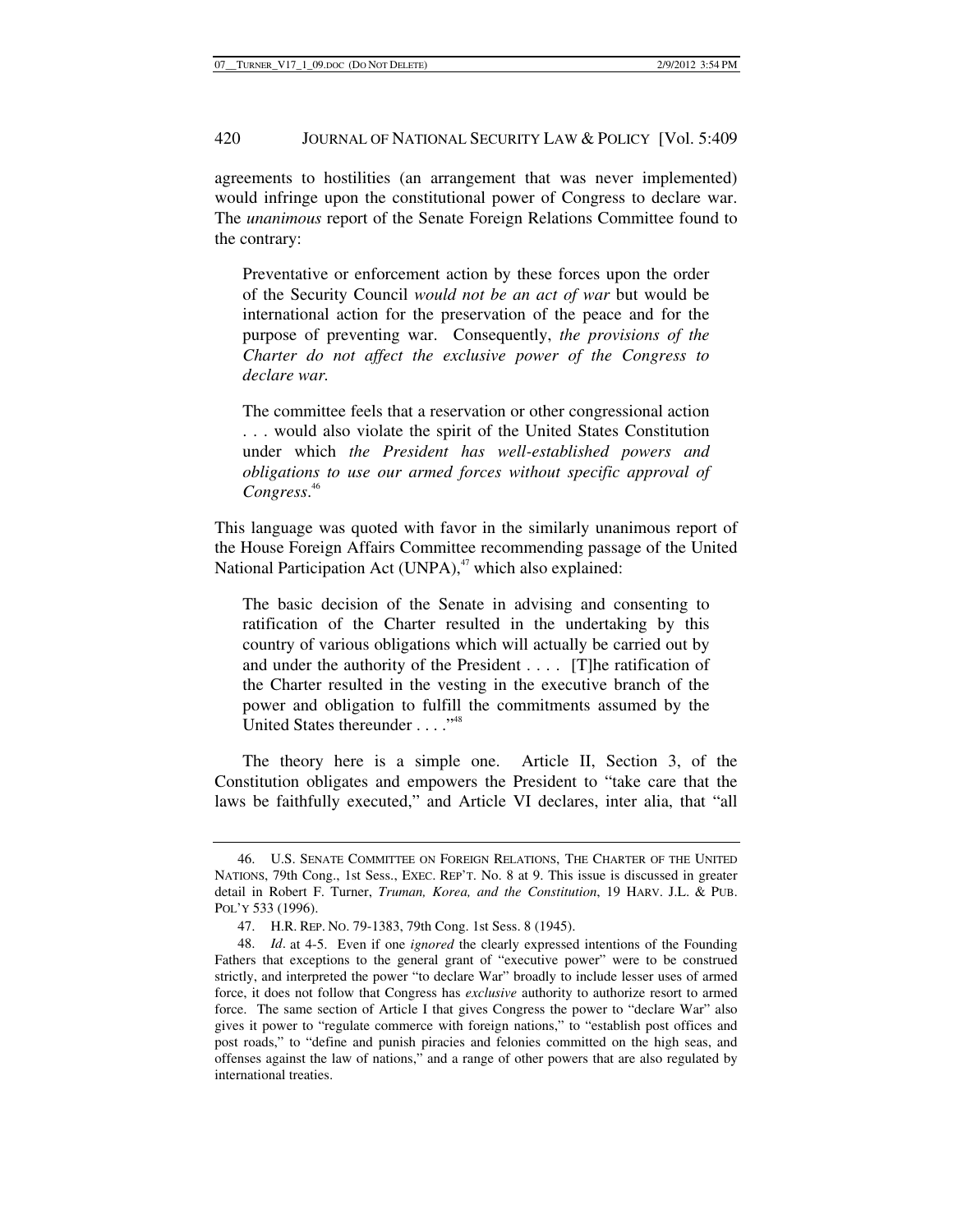treaties made, or which shall be made, under the authority of the United States, shall be the supreme law of the land . . . ." Ergo, as Marshall observed during the Jonathan Robbins debate,<sup>49</sup> the executive branch is "the proper department to be entrusted with the execution of a national contract" like the Jay Treaty or the U.N. Charter.

When the UNPA was pending before the Senate, isolationist Senator Burton Wheeler introduced an amendment to require that the President obtain approval from Congress by joint resolution before committing U.S. forces to hostilities pursuant to a Security Council decision under Article 42 of the Charter. The Wheeler Amendment was denounced by the leaders of both parties as being inconsistent with our Charter obligations and was defeated by a margin of greater than seven-to-one.<sup>50</sup>

Space limitations will not permit a detailed discussion of all of the examples of presidential uses of force mentioned by my learned adversary, but I submit *none* of them was an appropriate case for a formal declaration of war. In Korea, President Truman had the State Department draft an Authorization for Use of Military Force (AUMF) and *repeatedly* asked to address a joint session of Congress. He was ultimately persuaded by congressional leaders that he did not *need* legislative sanction to implement a Security Council decision and should "stay away from Congress."51 The U.N. goal was entirely *defensive*, protecting South Korea from a North Korean invasion pursuant to Article 51 and formal Security Council authorization.

Vietnam was similarly defensive in character, and since the war ended Hanoi has repeatedly acknowledged that the *Dang Lao Dong Viet Nam* ["Workers" or Communist Party] Politburo made a decision on May 19, 1959, to secretly send armed forces into South Vietnam to overthrow that country's government by force.<sup>52</sup> The Indochina conflict was authorized by joint resolution of Congress implementing America's commitments under the SEATO Treaty.<sup>53</sup>

Although widely misunderstood by both the International Court of Justice and much of the public, U.S. support for the Contras in Central America during the Reagan administration was in reality an act of collective self-defense pursuant to Article 51 of the U.N. Charter and a specific response to a request for assistance from the President of El Salvador.<sup>54</sup>

<sup>49.</sup> *See supra* note 15 and accompanying text.

 <sup>50. 91</sup> CONG. REC. 11,392 (1945). The Wheeler Amendment is discussed in more detail in Turner, *supra* note 46, at 553-555.

 <sup>51.</sup> Turner, *supra* note 46, at 566-576.

<sup>52.</sup> *See, e*.*g*.*, The Legendary Ho Chi Minh Trail*, 20 (5) VIETNAM COURIER 9 (1984).

<sup>53.</sup> *See, e*.*g*.*,* Robert F. Turner, *Luncheon Debate*, in THE *REAL* LESSONS OF THE VIETNAM WAR 115 (John Norton Moore & Robert F. Turner eds., 2002). The resolution passed by a margin of 99.6 percent.

 <sup>54.</sup> As the senior White House lawyer charged specifically with overseeing the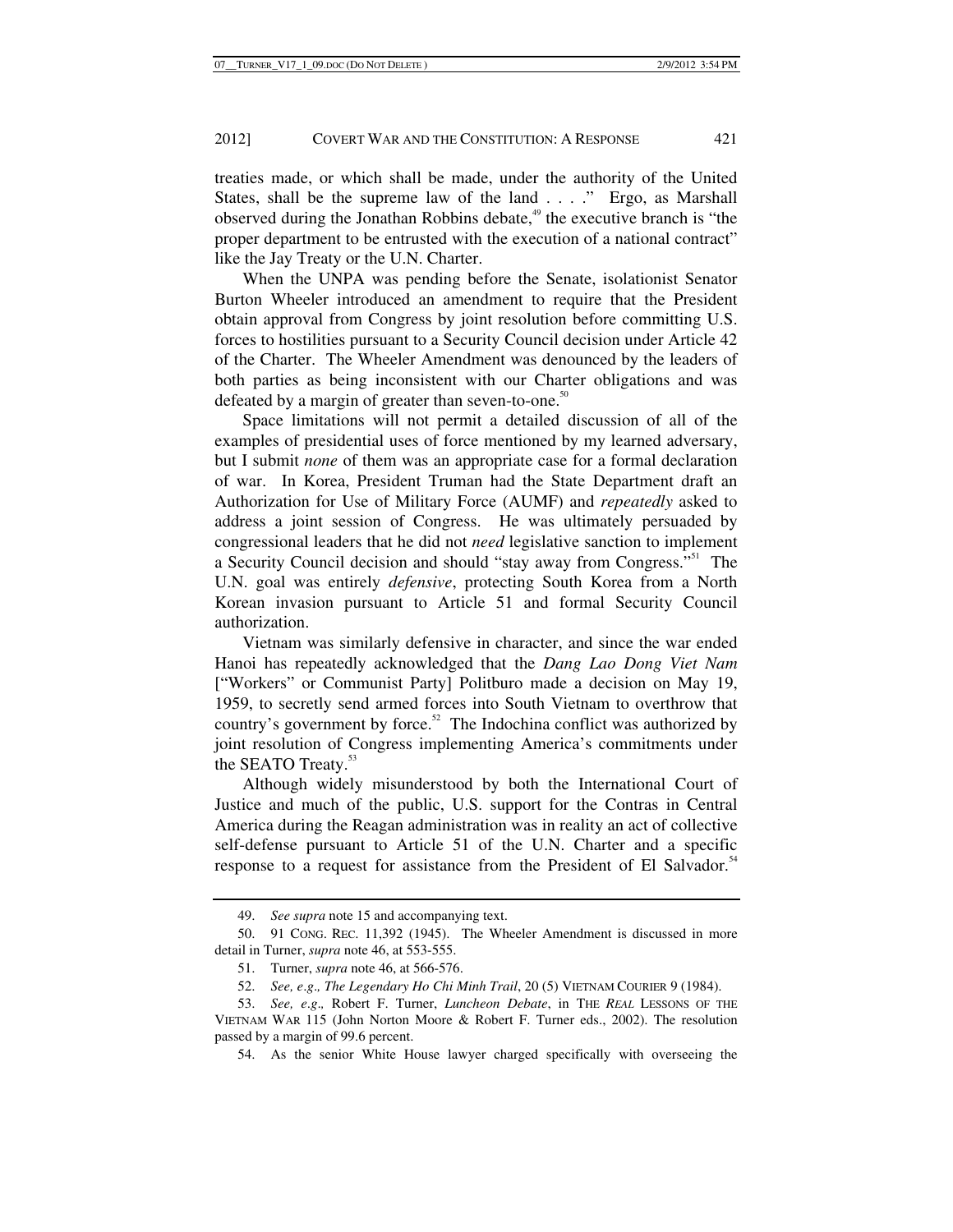Covertly working with other sovereign states against non-state terrorist organizations similarly has nothing to do with the power of Congress to declare war, which only applies to conflicts between states.

### V. COVERT ACTIVITIES IN AMERICAN HISTORY

In reality, a record of constitutional practice dating back to the earliest days of our nation and continuing more than two centuries clearly refutes this strange interpretation of the power to grant letters of marque and reprisal. Put simply, the Founding Fathers understood both the need for secrecy in the successful conduct of foreign intercourse and the reality that Congress could not be trusted to keep secrets.

The new nation's first major involvement with covert action was persuading the French government to provide a wide range of secret assistance to the American Revolution. In November 1775, the Continental Congress established a Committee of Secret Correspondence to manage the details of foreign affairs, and the Committee dispatched secret agents to various parts of Europe to gather information and influence the policies of foreign governments.

In October of the following year, Thomas Story returned from France via London with news the French government was willing to provide largescale covert assistance to the United States using a proprietary "front" company and shipping weapons from Holland to the Dominican Republic. Delighted at the news, Benjamin Franklin and the other four members of the Committee nevertheless concluded *unanimously* that they could not share the news with others in Congress, writing in a secret memorandum: "We find by fatal experience that Congress consists of too many members to keep secrets."<sup>55</sup>

legality of Intelligence Community activities at the time, I followed this program very closely between 1981 and 1984, authored the primary government legal memorandum on the program (endorsed by the Attorney General), and subsequently worked on the issue as a consultant to the Department of State Legal Adviser. During a visit to San Salvador in early May 1984 accompanying a presidential election observation delegation, I heard outgoing Salvadorian President Alvaro Magana acknowledge, in response to a question from Professor John Norton Moore, that El Salvador had formally requested American assistance under Article 51 of the U.N. Charter. Space will not permit a discussion of the details of the issue here. *See generally* ROBERT F. TURNER, NICARAGUA V. UNITED STATES: A LOOK AT THE FACTS (1987); Robert F. Turner, *Peace and the World Court: A Comment on the Paramilitary Activities Case*, 20 VAND. J. TRANSNAT'L. L. 53, 56-69 (1987); JOHN NORTON MOORE, THE SECRET WAR IN CENTRAL AMERICA (1987).

 <sup>55. 2</sup> PAUL FORCE, AMERICAN ARCHIVES: A DOCUMENTARY HISTORY OF THE NORTH AMERICAN COLONIES, 5th Series, 818-819 (1837-1853); *see also* Robert F. Turner, "Secret Funding and the 'Statement and Account' Clause: Constitutional and Policy Implications of Public Disclosure of an Aggregate Budget for Intelligence and Intelligence-Related Activities," Prepared statement to the House Permanent Select Committee on Intelligence, February 4, 1994, *available at* http://www.fas.org/irp/congress/1994\_hr/turner.htm.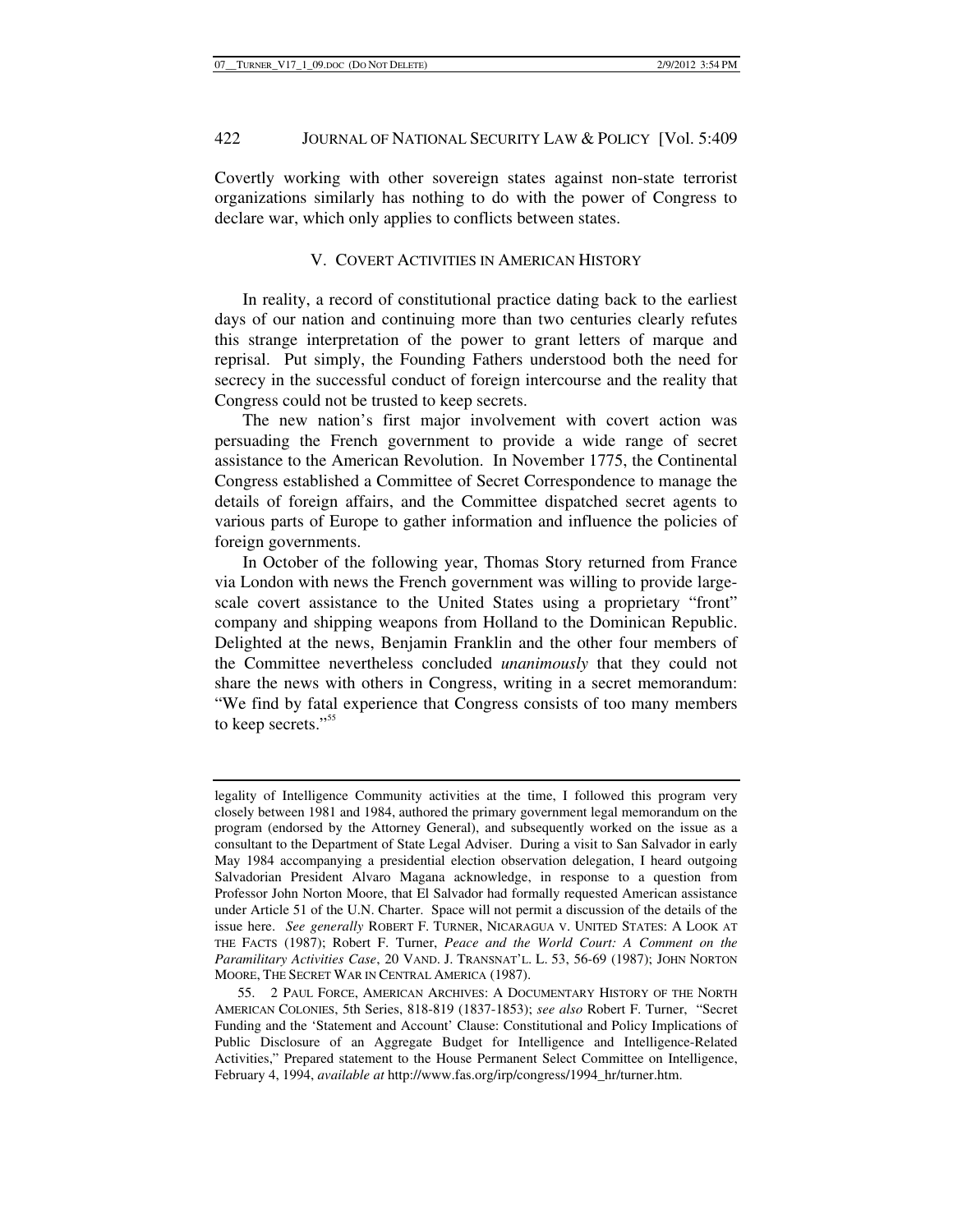Explaining the proposed Constitution to the American people in *The Federalist* No. 64, John Jay wrote that there would be important sources of foreign intelligence information "who would rely on the secrecy of the president, but who would not confide in that of the [S]enate, and still less in that of a large popular assembly" (like today's Senate). Because of this concern, Jay explained, the new Constitution had left the president "able to manage the business of intelligence in such manner as prudence might suggest."<sup>56</sup>

Jay's interpretation was clearly shared by Congress. In language that would be repeated for many years thereafter, Congress in 1790 appropriated \$40,000 (soon raised to \$50,000, at which time it was fourteen percent of the federal budget) for foreign intercourse, with these instructions:

[T]he President shall account specifically for all such expenditures of the said money as in his judgment may be made public, and also for the amount of such expenditures as he may think it advisable not to specify, and cause a regular statement and account thereof to be laid before Congress annually  $\ldots$ .<sup>57</sup>

In an 1804 letter to Treasury Secretary Albert Gallatin, President Jefferson explained the original understanding of the role of Congress in appropriating funds for foreign intercourse:

The Constitution has made the Executive the organ for managing our intercourse with foreign nations . . . .

From the origin of the present government to this day . . . it has been the uniform opinion and practice that the whole foreign fund was placed by the Legislature on the footing of a contingent fund, in which they undertake no specifications, but leave the whole to the discretion of the President.<sup>58</sup>

Speaking of Jefferson, at his very first cabinet meeting on March 15, 1801, a decision was made to send two-thirds of the new American Navy halfway around the known world with these instructions:

Should you find on your arrival at Gibraltar that . . . the Barbary Powers, have declared War against the United States, you will then

 <sup>56.</sup> THE FEDERALIST No. 64 435 (Jacob E. Cooke ed., 1961). In the initial draft of Jefferson's 1790 memorandum to President Washington, he wrote "The Senate is not supposed by the Constitution to be acquainted with the secrets of the Executive department. It was not intended that these should be communicated to them." In the final version "secrets" was broadened to "concerns." 16 PAPERS OF THOMAS JEFFERSON, *supra* note 10, at 379, 382 n. 8.

 <sup>57. 1</sup> STAT. 129 (1790).

 <sup>58. 11</sup> WRITINGS OF THOMAS JEFFERSON 5, 9, 10 (Mem. ed., 1903).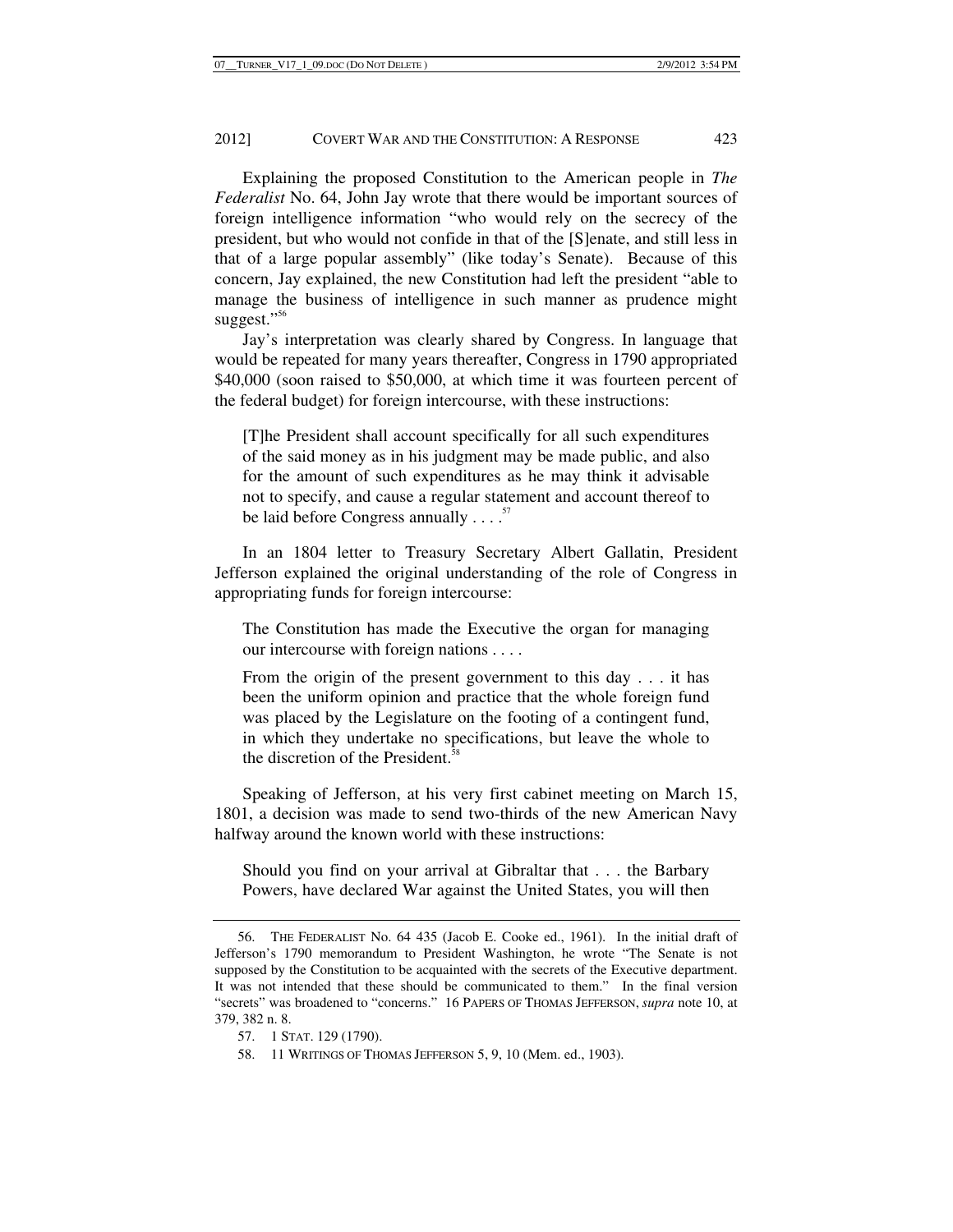distribute your force in such manner, as your judgment shall direct, so as best to protect our commerce  $\&$  chastise their insolence – by *sinking, burning or destroying their ships & Vessels wherever you shall find them*. 59

It is important to keep in mind there was no "sudden attack" or even reasonable likelihood that any Barbary state was considering attacking the United States – and no need for urgency (since the squadron did not leave for more than two months). Yet Congress was not even officially informed of the deployment for more than six months (although legislators certainly read about it in the newspapers), and when it was finally reported there were few if any complaints from Capitol Hill that the President had exceeded his constitutional authority. Sadly, Jefferson's overly deferential (indeed, quite misleading) description of the deployment in his first State of the Union message has confused many scholars.<sup>60</sup> It is true that Congress (at Jefferson's urging) in subsequent years enacted several statutes approving the use of force, but they were neither sought nor enacted until months after Jefferson had sent most of the U.S. Navy into harm's way.

One of the most interesting aspects of the struggle against the Bey of Tripoli, Yusuf Bashaw, during the Barbary Wars was Jefferson's use in 1805 of a rag-tag army composed of about 500 Greek and Arab mercenaries assembled by "Navy agent" William Eaton. Eaton was supplied with \$40,000 from the U.S. treasury and a small detachment of U.S. Marines, which was instructed to "disguise the true object" of their mission and pretend to be on leave. They went to Alexandria, Egypt, to track down the Bey's elder brother, Hamet Pasha, whom they persuaded to lead the mercenary army across five hundred miles of desert to assert his "rightful claim" to power. After they captured the town of Derne, they planned to attack Tripoli with the support of offshore U.S. naval gunfire.<sup>61</sup>

Unfortunately, round-trip communications between the Mediterranean and Washington took months, as messages had to be sent by sailing ship. Unaware of Eaton's great success, Jefferson authorized Tobias Lear, the U.S. Consul in Algiers, to sign a peace treaty with the Bey, and Eaton's final attack was called off. The *Annals of Congress* do not reveal any serious expressions of concern about the constitutional propriety of this covert paramilitary operation after it became known to Congress – other than some criticism of reports that Hamet and his mercenaries were left to

 <sup>59. 1</sup> OFFICE OF NAVAL RECORDS AND LIBRARY, NAVAL DOCUMENTS RELATED TO THE UNITED STATES WARS WITH THE BARBARY POWERS 465, 467 (GPO 1939) (emphasis added).

 <sup>60.</sup> For a summary of the events that actually transpired, based largely upon original documents, see Robert F. Turner, *State Responsibility and the War on Terror: The Legacy of Thomas Jefferson and the Barbary Pirates*, 4 CHI. J. INT'L L. 121 (2003). Alexander Hamilton was outraged that Jefferson's report to Congress understated executive power in the situation. *See* 25 PAPERS OF ALEXANDER HAMILTON, *supra* note 12, at 453-457.

<sup>61.</sup> *See generally* Turner, *supra* note 60.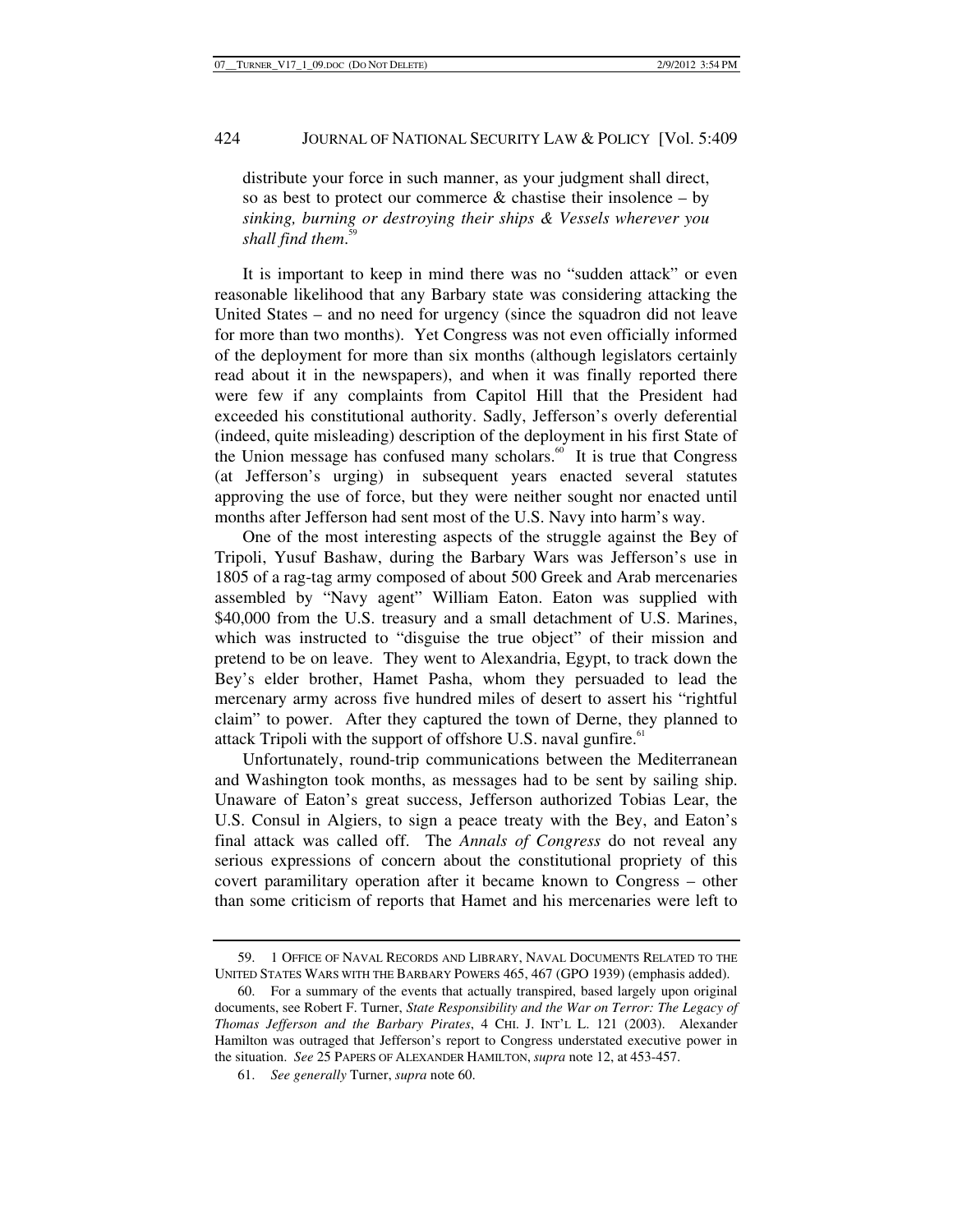their own devices when the Marines and Eaton were withdrawn to an American warship.<sup>62</sup>

When Madison became President he engaged in a series of covert operations to gain control of Spanish Florida, repeatedly misleading the American public and occasionally promoting rebellion in Florida without the knowledge of Congress. On October 27, 1810, Madison issued a proclamation authorizing Orleans Territory Governor William C. C. Claiborne to send troops to occupy parts of West Florida claimed by Spain. (However, Congress did make secret appropriations at the requests of both Jefferson and Madison for the purpose of acquiring Florida.) $63$ 

Madison's biographer, Professor Irving Brandt, writes:

President Madison actually undertook, in a democratic republic with divided powers, to execute a policy that was appropriate only to an autocracy or a strong ministerial government like that of Great Britain. That had worked in the minor arena of West Florida, whose military occupation was carried out without the knowledge of Congress or the people. But in that case Spain's anarchic impotence confined the issue to North America, and American public opinion had been unified by past events.<sup>64</sup>

In 1818, a discussion occurred on the floor of the House of Representatives concerning newspaper reports that three Americans who had not been confirmed by the Senate to diplomatic appointments were in Latin America alleging to represent the president. During this discussion, the legendary Henry Clay observed:

There was a contingent fund of \$50,000 allowed to the President by law, which he was authorized to expend without rendering to Congress any account of  $it - it$  was confided to his discretion, and, if the compensation of the Commissioners had been made from that fund, . . . *it would not have been a proper subject for inquiry*. 65

Representative John Forsyth added during the same debate: "It was true the President might have taken it out of the secret service fund, and no inquiry would have been made about it."<sup>66</sup>

<sup>62.</sup> *Id*. at 137. However, this operation was probably consistent with prior statutes concerning Tripoli.

<sup>63.</sup> *See, e*.*g*.*,* FORREST MCDONALD, THE PRESIDENCY OF THOMAS JEFFERSON 103-105 (1987).

 <sup>64.</sup> IRVING BRANDT, JAMES MADISON: COMMANDER IN CHIEF 1812-1836, at 20-21 (1961).

 <sup>65. 32</sup> ANNALS OF CONG. 1466 (1818) (emphasis added).

<sup>66.</sup> *Id*. at 1467.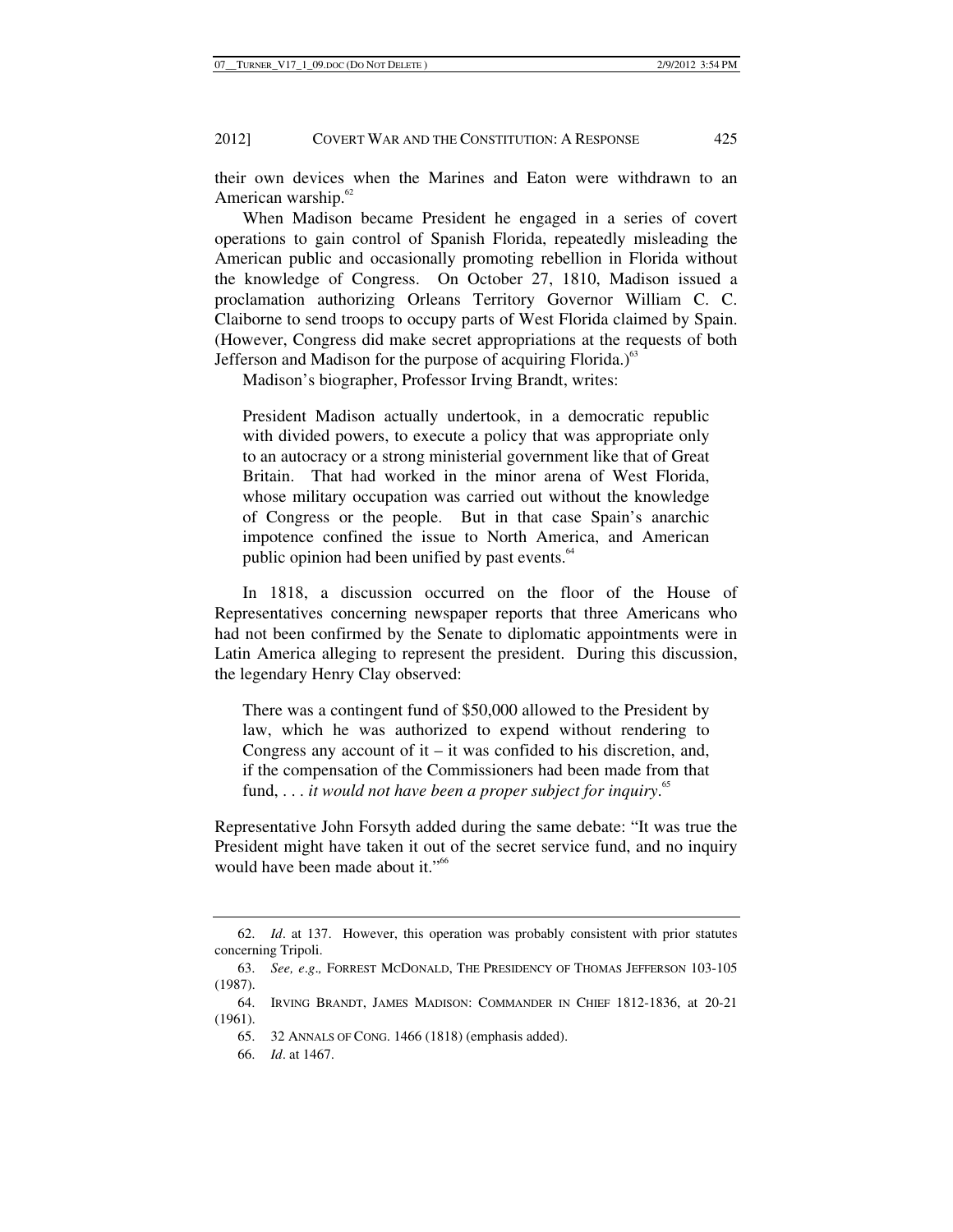Even at the height of the anti-executive period immediately following U.S. withdrawal from Vietnam, Congress rejected broad efforts to challenge the constitutional authority of the President to use the CIA to support paramilitary efforts around the world. Thus, in 1973, when the War Powers Resolution was being considered in the Senate, an amendment by Senator Thomas Eagleton to apply the statute to paramilitary activities conducted by the CIA was rejected.<sup>67</sup>

Some seem to think that the only reason to act covertly is because government officials believe their behavior is immoral or illegal. That is seldom the reality. Sometimes, as in Angola in the mid-1970s, we act covertly to dissuade adversaries like the Soviet Union from efforts to seize control of foreign territory by proxy – knowing that a public confrontation would make the task far more difficult by requiring the adversary to publicly "lose face" if it elected to back down. This was a particularly important consideration in Angola, as Moscow was engaged in a struggle for the allegiance of Third World revolutionary movements and could not afford to be seen as publicly giving in to American pressures.

In other cases, like Pakistan in the current conflict with al Qaeda, permission for U.S. involvement may be contingent upon secrecy because the leadership of the host state might pay a severe political price domestically if its consent to American military activities within its territory were made public. Foreign states sometimes condition cooperation with, or assistance to, the United States upon strict secrecy because they do not wish to offend other nations – as with France during the American Revolution and Canada during the rescue of American embassy employees from Tehran during the Carter administration. There is nothing about acting covertly that is inherently immoral or illegal.

#### **CONCLUSION**

By vesting the nation's "executive Power" in the President, the Founding Fathers intended to convey the general control of the nation's diplomatic, political, and military relations with the external world – subject to some very important "negatives" vested in the Senate or Congress. One of those negatives was that the President could not use whatever military forces Congress made available to initiate what today would be called a major aggressive war (a use of force subsequently outlawed by international

 <sup>67. 119</sup> CONG. REC. 25,079 (1973). However, in 1976 Congress enacted the Clark Amendment prohibiting the use of funds to support military or paramilitary operations in Angola without congressional authorization. Pub. L. 94–329, §404; 22 U.S.C. 2293. I was serving at the time as national security adviser to Senator Robert P. Griffin, a member of the Foreign Relations Committee, and I drafted the "Griffin Amendment," intended to weaken the Clark Amendment that led to a filibuster. I continue to have very serious doubts about the constitutionality of the Clark Amendment.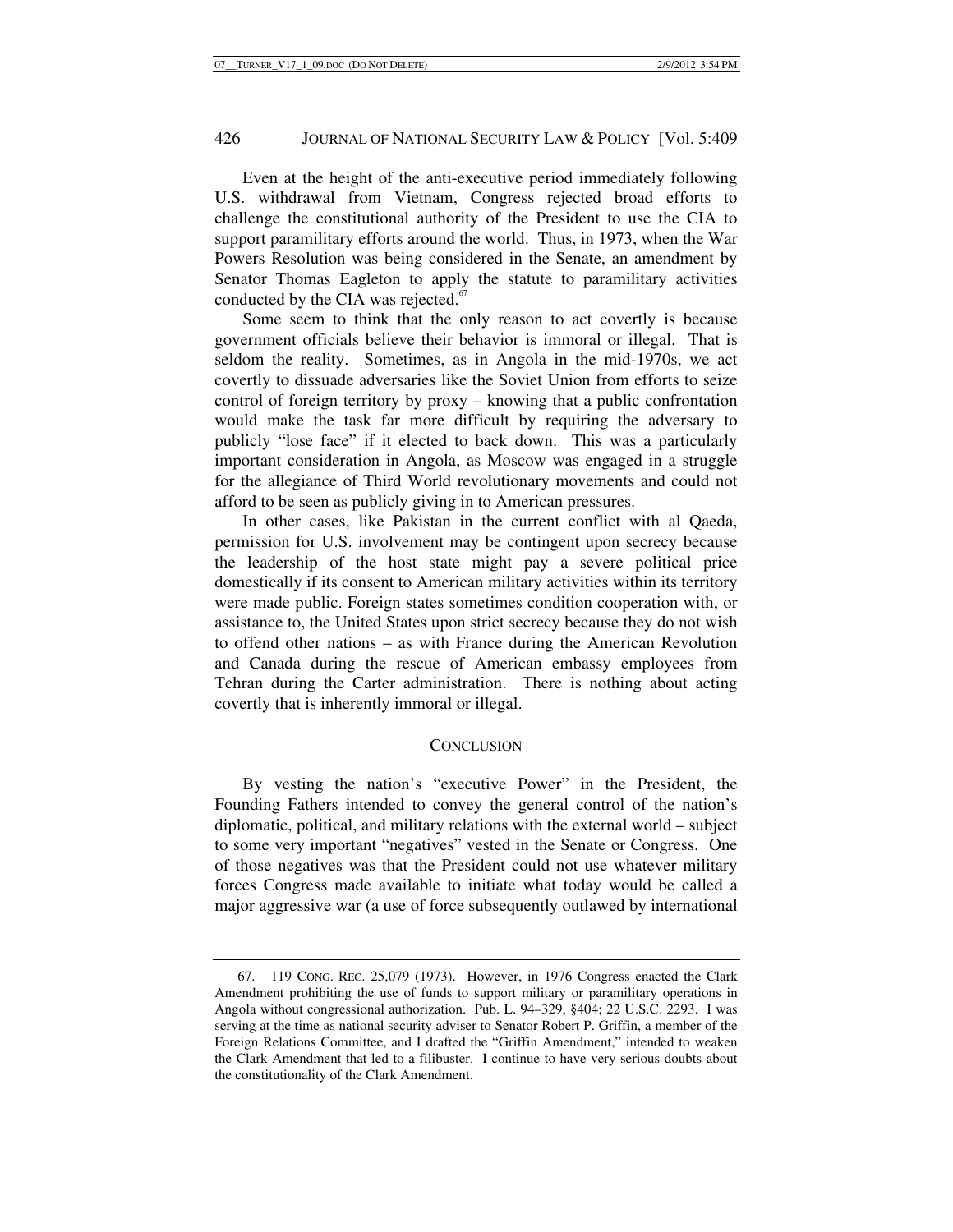law). But as *exceptions* to the general grant of power to the President, these negatives were to be "construed strictly."

Presidents have used "force short of war" both overtly and covertly hundreds of times since at least the days of Jefferson, and until recently Congress has seldom seriously complained. The President needs the approval of two-thirds of the Senate to make a treaty and a majority of both houses of Congress to raise and equip military forces or provide money for operations.

But the Founding Fathers did not believe Congress could be trusted to keep secrets, and thus they left the conduct of diplomacy,<sup>68</sup> the collection of intelligence (and efforts by spies to influence the behavior of other nations as well),<sup>69</sup> and the conduct of military operations<sup>70</sup> exclusively to the discretion of the president. They would have been shocked at the thought of "intelligence oversight" committees in Congress, and for the first decade or more didn't even have a permanent Senate Committee on Foreign Relations.

Vietnam, Operation Desert Storm, Operation Iraqi Freedom, and the post-9/11 struggle against al Qaeda and its allies were formally authorized by AUMFs (joint resolutions or statutes) from Congress – a practice recognized as lawful by the Supreme Court for more than two centuries.<sup>71</sup> President Truman repeatedly asked to address a joint session of Congress about Korea and had the State Department draft an AUMF, but ultimately acquiesced when congressional leaders told him he had authority to act under the Constitution and the U.N. Charter and urged that he "stay away from Congress." The lesser examples that have been cited, like covert assistance to the non-Communist factions in Angola and Nicaragua, do not come close to constituting situations in which a declaration of war would have been deemed appropriate when the Constitution was ratified and such

 <sup>68. &</sup>quot;Not only, as we have shown, is the federal power over external affairs in origin and essential character different from that over internal affairs, but participation in the exercise of the power is significantly limited. In this vast external realm, with its important, complicated, delicate and manifold problems, the President alone has the power to speak or listen as a representative of the nation. He makes treaties with the advice and consent of the Senate; but he alone negotiates. *Into the field of negotiation the Senate cannot intrude; and Congress itself is powerless to invade it*." United States v. Curtiss-Wright Export Corp., 299 U.S., at 319 (emphasis added).

<sup>69.</sup> *See, e*.*g*., Turner, "Secret Funding and the 'Statement and Account' Clause," *supra* note 55; and STEPHEN F. KNOTT, SECRET AND SANCTIONED: COVERT OPERATIONS AND THE AMERICAN PRESIDENCY (1996).

 <sup>70. &</sup>quot;[N]either can the President, in war more than in peace, intrude upon the proper authority of Congress, nor Congress upon the proper authority of the President. . . . *Congress cannot direct the conduct of campaigns*." Hamdan v. Rumsfeld, 548 U.S. 557, 591-592 (2006) (Stevens, J., quoting with favor Chief Justice Chase's 1866 opinion in Ex parte Milligan).

<sup>71.</sup> *See, e*.*g*.*,* Bas v. Tingy, 4 U.S. (4 Dall.) 37; Talbot v. Seeman, 5 U.S. 1 (1 Cranch) (1801) (Marshall, C.J.).